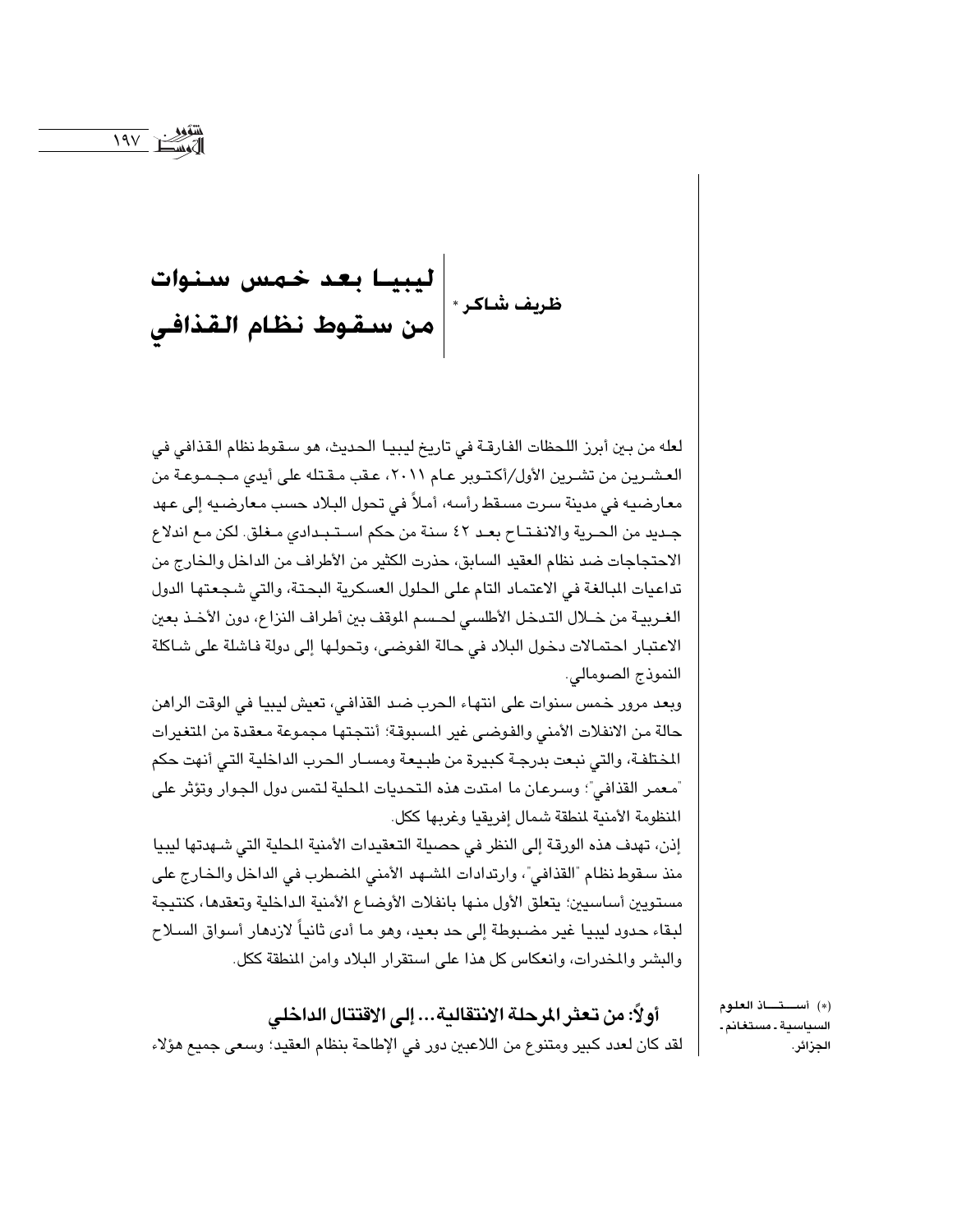إلى البحث عن موطىء قدم في هذا النظام الناشئ، ورغم أن التشكيل المبكر والاعتراف الدولي الواسع ساعدا في ترسيخ المجلس الوطني الانتقالي كنقطة محورية للثورة وكعنوان لداعميها الدوليين، إلا أن الملف الأمنى بات من أبرز التحديات أمام عملية الانتقال وبناء الدولة في ليبيا، وذلك بعد فشل الخطط والبرامج التي تم اعتمادها منذ تأسيس المجلس الانتقالي في ٢٧ شباط/فبراير ٢٠١١ ، وظهر جلياً أن الشـاكل الأمنية التي تعانيها البلاد تزداد تعقيدا مع استمرار الفشل والعجز الحكوميين وتوسعها لتشمل دول الجوار.

ولا أدل على هذا التوصيف سوى ملاحظة تزايد أعداد المجموعات المسلحة والمسجلين كثوار، حيث تضاعف عدد اللجاميع السلحة مباشرة بعد الإعلان رسمياً عن تحرير البلاد وتوقف القتال في ٢٣ تشرين الأول/أكتوبر ٢٠١١، ليبلغ عدد المقيدين لدى اللجنة الأمنية العليا التابعة لوزارة الداخلية نحو ١٤٣ ألفا، فيما لم تتعد التقديرات الرسمية لأعداد من حملوا السلاح ضد القذافي وخاضوا المعارك ضد كتائبه سوى حوالي ٣٠ ألف مقاتل.

وقابل هذا من ناحية أخرى، ضعف خطط المسؤولين عن المرحلة الانتقالية؛ لاسيما من خـلال غيـاب خطوات ملموسـة على أرض الواقع، تتعلق ببناء جـهازى الشـرطة والجيش قادرين على ضبط الأمور وفرض النظام في مختلف أرجاء البلاد، إذ تشير الشواهد إلى أن تغطية واحتواء الخروق لأمنية، تتم في كثير من الأحيان على أيدي الكتائب التابعة للثوار وليس الأجهزة التابعة للشرطة(١).

غير أن هذا المطى كان له جانب سلبي لاحقاً، خصىوصاً بعد اختلاف الملشيات السلحة في ليبيا في ما بينها، للسيطرة على منابع النفط والمؤسسات التي خلفها النظام السابق، وهو مـا جـعل ليـبـيـا تشـهـد حـالة من الإرباك والفـراغ الأمنى رغم مـحـاولات المؤسسـات السياسية للمرحلة الانتقالية(المجلس الانتقالي الحكومات المؤقتة)(٢). لإيجاد صيغ للتفاهم ببن المكونات السياسية والمليشيات المسلحة، لتعزز هذه الفوضى بتصاعد النعرات ذات الطبيعة الاثنية والطائفية والجهوية (الأمازيغ، التبو، الطوارق..).

تبدو ليبيا من خلال هذه المعطيات الأولية كأول من احترقت بنارها كما يقال؛ فقد كانت معالم التداعيات الداخلية لرحلة ما بعد القذافي واضحة. فبعد سقوط نظام القذافي مباشرة وجد الليبيون أنفسهم ضائعين حول شكل وطبيعة الدولة الجديدة، وهم الذين ألفوا السيباسات التي رسمها القذافي طوال ٤٠ سنة مضت. ومثلت مهمة إعـادة الأمن والاستقرار أكبر تحد واجهته السلطات الجديدة للبلاد، في ظل انتشار مظاهر الفلتان الأمني، بعد تنازع المليشيات المسلحة التي قاتلت القذافي مع بعضـهـا البعض؛ من أجل السيطرة على المدن ومؤسسات الدولة، على الرغم من صدور قـرار بحلهـا في ٢٢ أيلول/سبتمبر ٢٠١٢، وهذا بغية إدماجها في الجيش الليبي الجديد، غير أن الأمور

( ۱) السنوسي بسيكري، ليبيا: التحديات الأمنية وانعكاساتها على العملية السياسية، تقارير، مركز الجـزيرة للدراسـات، مـاي ۲۰۱۳، ص۲۰۰.  $(Y \cdot Y / \epsilon / \tau)$  $http://$ studies.aljazeera.ne t/reports/2013/05/ 201355924222197 18.htm Wolfram  $(\Upsilon)$ Lacher, "the libyan revolution : old elites and new political forces", in Protestes, Revolt And Regime In The Arab World", muriel asseburg(eds). (Germany, German institue for international and Security affairs, february  $2012$ , p.11.

 $19<sub>A</sub>$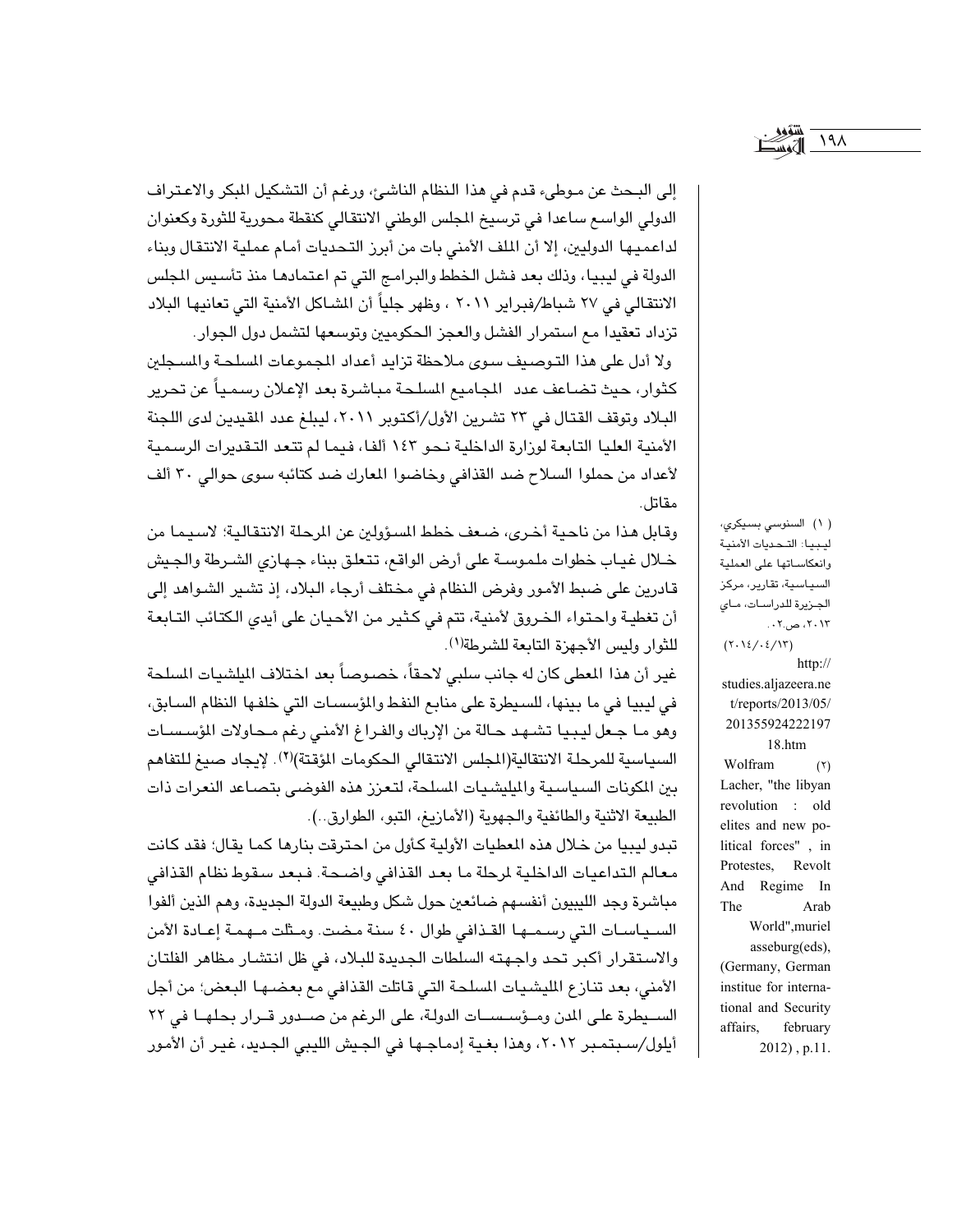تفاقمت بحالة الانقسام الشديد بين الأحزاب السياسية الناشئة، حول شكل التنظيم الإداري للبلاد ونوع الإيديولوجيا الجديدة التى ستسير بها ليبيا، وهو ما جسده تسيير البلاد بجهازين تشريعيين وتنفيذين متنافسين؛ برلمان وحكومة في الشرق معترف بها دولياً (طبرق)، يقابلها مجلس تأسيسي بحكومة ثانية في الغرب(طرابلس).

زيادة على ذلك، باتت السلطات المحليـة والإقليـمـيـة تُسـّـيـر من طرف مــجـالس عـسكرية وميليشيات مسلحة موزعة على الأساس الجهوى والمناطقى( بنغازى، الزنتان، مصراته وطرابلس)، سيما وأن نظام الجماهيرية عوض بنظام القبلية والعشائرية، وبات من يتحكم في أبار البترول يتحكم في البلاد، لذا ليس مستغربا أن ترتفع بين الفترة والأخرى بعض المطالب الانفصـالية خصـوصـا من جـانب الأقـاليم الغنية بالنفط في شـرق البـلاد مثل برقـة، وبنغازي (٧٠ بالمائة من الموارد النفطية موجود في شرق البلاد، في المقابل يوجد ٨٠ بالمائة من السكان موجودون في الغرب (طرابلس))، علماً أن الشرق الليبي يضم معظم القيادات الإسـلاميـة التي قـادت الـحرب ضـد النظام السـابق، وتشكلت أسـاسـاً من بـعض قيـادات الجماعة الليبية المقاتلة (١٩٩٥) التي قاتلت في أفغانستان سابقاً، وقضى أعضاؤها مدة طويلة في سجن "أبو سليم"، ليتحول هؤلاء إلى لاعب مهم في التركيبة السياسية التي تقود ليبيا في مرحلة ما بعد الحرب(٣).

في ظل هذه الأوضاع، باتت التهديدات أو الأخطار الأمنية الناجمة عن الرحلة الانتقالية في ليبيا تمثل طائفة واسعة من المسائل، بعضها تلك المتعلقة بهشاشة الدولة ككيان، وغياب المؤسسات القادرة على القيام بمهامها، وتعرضها من ثم لخطر التحول إلى دولة فاشلة ومنهارة في منطقة شمال إفريقيا، وما يمثله هذا المعطي من تحد حقيقي للدول المجاورة ببعديها المتوسطى والصحراوى.

ففي الوقت الذي تظل ليبيا بحاجة ماسة إلى إثبات الدولة أو السلطات الانتقالية شرعيتها وسيطرتها على مصادر العنف والقوة، أحدثت الأزمة الليبية أيضا أزمات وتحديات أمنية تجاوزت المستوى المحلي لتطال البلدان المجاورة، ولتزيد من هشاشة الأوضاع، وتضاعف التهديدات الأمنية في كل دولة على حدة، وفي المنطقة بكاملها؛ فأصبح جليا ظهور تداعيات مختلفة ترتبت على انهيار المؤسسة العسكرية والأمنية في ليبيا من انتشار السلاح وتهريبه لأغراض سياسية، علاوة على تجارته غير الشرعية التي تزيد من خطورة التهديد الذي تمثِّله الجماعات المسلحة، إضافة إلى ما تتضمَّنه مسـألة الهجرة غير الشرعية من أخطار وتهديدات متواصلة جعلت الاتحاد الأوروبي يعقد لقاءات متواصلة استجابة لجرس الإنذار لبحث هذه التداعيات على فضائه وأعضائه(٤).

ربما هذا الوضع الأمنى في ليبيا دفع صحيفة" نيويورك تايمز"، لأن تشبهه بصراع المليشيات في لبنان إبان الحرب الأهلية، وكيف أن زعماء الكتائب والمليشيات المسلحة

Plagnol Henri (٣) Et Francois Loncle, "La situation sécuritaire dans les pays de la zone sahélienne"(France, la Commission Des Affaires Etrangères, Assemblée Nationale). P.840. (٤) يوسف مصمــد الصوَّاني، "التـحديات

الأمنية للربيع العربي: من إصلاح المؤسسات إلى مقاربة جديدة للأمن"، المستقبل العربي، العدد ٤١٦، تشــــــرين الأول/

أكتوبر ٢٠١٣، ص7٦.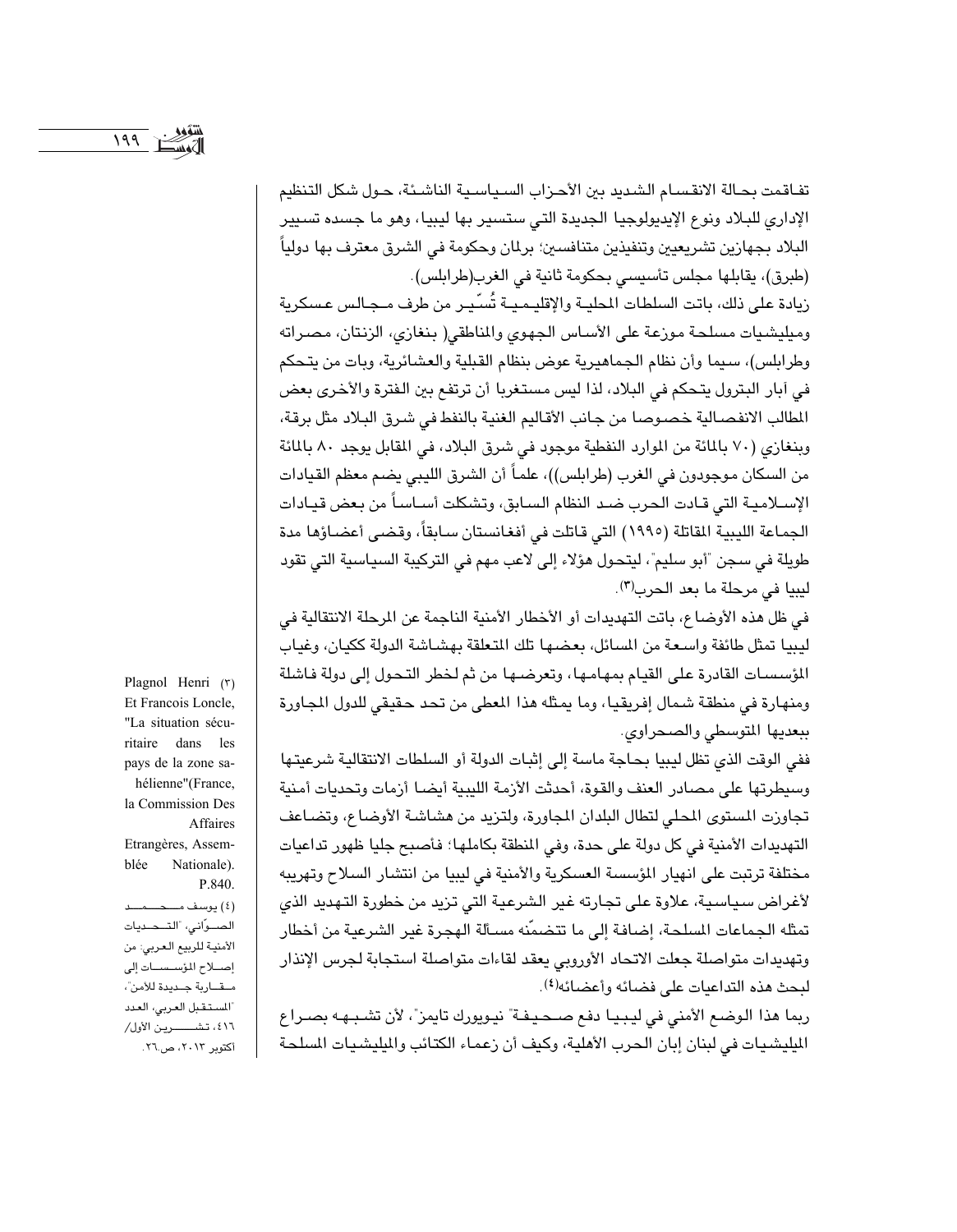حوّلوها إلى إقطاعيات لها حكم شبه ذاتى، فهناك فعلاً أوجه تشابه متعددة بين الواقع وعناصر من الصورة التي رسمتها الصحيفة الأميركية، فالعديد من زعماء الكتائب المسلحة مزجوا بين أدوار تتصل بالسلاح وبالمال وبالسياسة معا. فقد كان لتشجيع المجلس الانتقالي على تشكيل مجالس عسكرية وكتائب مسلحة في المناطق ودعمها بالمال بطريقة غير خاضعة للقيود والرقابة، أن أصبح في كل منطقة كتائب وجماعات مسلحة بدعم الجلس الانتقالي، بينما ظهرت أيضاً جماعات مسلحة مرتبطة بالعصابات، مستغلة هذا الفراغ لبسط نفوذها وهيمنتها على شوارع وأحياء داخل الدن الليبية الكبرى. وما زاد الطينة بلة في الآونة الأخيرة تصـاعد نشـاط الـحركات المسلحة ذات الصـبـغـة الدينيـة (تنظيم الدولة الإسلامية) وهيمنتها على مناطق جغرافية واسعة في "سرت" وسط البلاد، مسقط رأس الزعيم الليبي السابق، وما يحمله هذا من دلالات سياسية واجتماعية. كما أنه، وبقدر ما ساعد التدخل الأجنبي الليبيين على التخلص من نظام القذافي، فلقد

فتح أيضاً الباب على مصراعيه لإثارة نزاعات وصراعات قديمة من جديد<sup>(0)</sup>، ويصدق هذا بشكل واضح على السياقات الداخلية، وفي تأجيج الانقسام وإعاقة العدالة الانتقالية والمصالحة الوطنية.

في هذا الصدد، انتقلت هذه التأثيرات أيضاً على المستوى الإقليمي، ذلك أن إسـقاط نظام القذافي هزّ ميزان القوى الذي كان قائمـاً، مـا أحدث تغييرات عميقة في الخريطة الجيوسياسية لجنوب التوسط والساحل الإفريقي، وأدى هذا التغيير إلى إعادة إبراز معضلة الركزـ الأطراف، وفتح أفاقاً جديدة لها في ليبيا والبلدان الأفريقية المجاورة التي تجتاحها تجارة المخدّرات والسلاح والبشر، علاوة على الأعمال الإرهابية، كالاختطاف وهجمات تنظيم القاعدة في بلاد المغرب الإسلامي(٦).

على هذا النحو، خلف الانهيار الأمنى في ليبيا فراغاً استراتيجياً كبيراً في منطقة المغرب العربي وغرب إفريقيا، الشيء الذي استغلته التنظيمات المسلحة والعصابات الإجرامية العابرة للحدود في إعادة تنظيم نشاطاتها وتوسيع شبكاتها في كامل المنطقة، وهذا ما أكدته الوقائع لاحقاً بعد حادثة القنصلية الأميركية في بنغازي ومقتل السفير الأميركي "كريستوفر ستيفنس"، وكذا استهداف مركب الغاز "تيقنتورين" بعين أميناس في الصحراء الجزائرية. وكان مجلس الأمن أكد في قرار نشر له يوم ٢٦ كانون الثاني/يناير ٢٠١٢ أي تقريبا عام بعد سقوط نظام القذافي، أن الأسلحة التى استرجعتها قوات الأمن الجزائرية بعد هجوم عين أميناس مصدرها وبكل تأكيد مخازن السلاح في ليبيا، خصوصاً وأن الجزائر أكدت أن المهاجمين قدموا من النيجر عبر ليبيا، وهو ما يطرح قدرة السلطات الجديدة في طرابلس على ضبط حدودها المترامية<sup>(٧)</sup>.

(٥) قادت الحرب في ليبيا إلى إعادة تأكيد الهويات الإثنية المطالبة بالحقوق السياسية والتمشيل والعدالة الاجتماعية، وهو ما يتصل في بعض جوانبه بالدور الذي كانت تؤديه ليبيا والقذافي شخصيا في تحـــريك النزاعــــات في الصحراء باستخدام الأقليــــــات في الإقليم لأغراض التهديد أو الإسكات، مثلما كان الأمر مع الطوارق والتسبو. لذلك نجد أن صراعات قديمة تطفو على السطح الآن عبر عمليات التعبئة وتحريك السكان الطامسحين إلى الشاركة، وإلى تجاوز ما عانوه من تهميش، فغياب الدعم الذى كان يقدمه القذافي إلى جماعات إثنية وقبائل ومناطق مجاورة التى كـانت تعـتـمـد على الدعم المبساشسر والاستثمارات الليبية، يجعل هذه الجماعات الدائمة التمردأكشر استعدادا لذلك. (٦) يوسف مصحصد الصــوانـي، مـرجـع ســابق، ص ۲۲. Aomar Bagh-(V) zouz, « Le Maghreb et l'Europe face à la crise du Sahel : Coopération ou rivalités ? », L'Année du

Maghreb, IX |

2013, p.177.

 $Y \cdot \cdot$ 

ومما لا شك فيه، أن ما باتت تقوم به هذه التنظيمات غير الرسمية خصوصاً من أعمال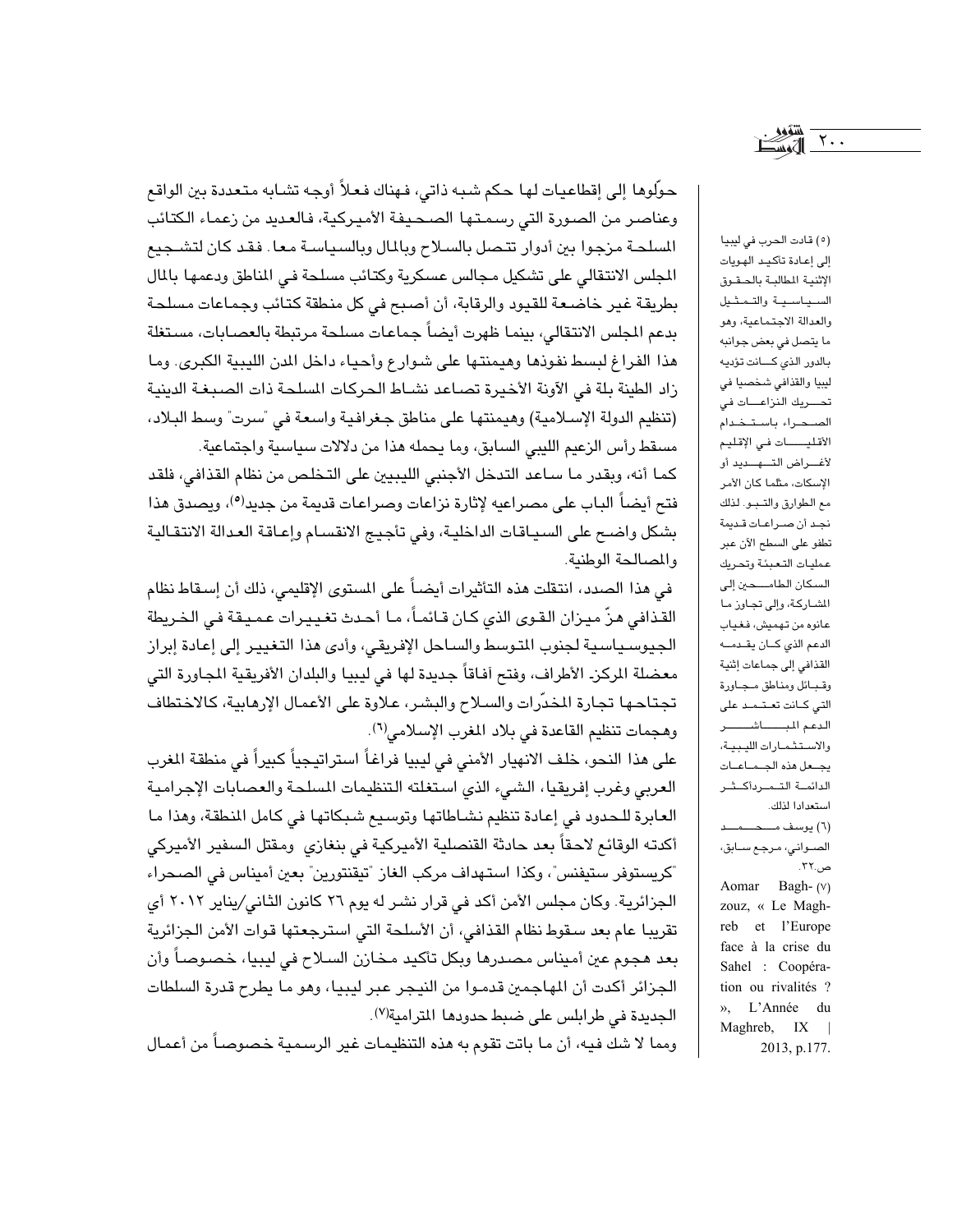توصف بالتخريبية ضمن اللجال الغاربي، سيلحق حتما أضرارا جسيمة باقتصاديات البلدان المغاربية، إذ إنه سيستهدف ضرب ما قد تصل إليه يده من منشآت وبني تحتية اقتصادية. وسيسعى من خلال خطف الرهائن وترويع الأجانب إلى القضاء على السياحة وأعمال التنقيب والاستكشاف في المنطقة.

كما سيعمل هذا، على الحيلولة بكل الوسائل المتاحة دون إقبال الفاعلين الاقتصاديين الأجانب على الاستثمار في البلدان المغاربية من خلال تهديد وجودهم وعرقلة أنشطتهم وتخريب ما يقيمونه هناك من منشـاَت واَليات إنتاج. ولا ريب أنه سيكون من شـأن ذلك إذا لم يتم التصدي له، أن ينعكس سلباً على وتيرة الإنماء الاقتصـادي والتطور الاجتماعي والتكنولوجي والعلمي في البلدان المغاربية، وسيعيق بالتالي مسيرتها نحو الحداثة والتمدن(٨). وهو ما يجعل مواجهة تحديات عدم الاستقرار والتوتر الاجتماعي، والخوف من الانحدار إلى العنف والعجز الاقتصادي، والانقسام السياسي والديني، وانهيار السلم الاجتماعي برمته قاسما مشتركا بين عدد من الدول المغاربية، وهي المعطيات التي تشير بقوة إلى التكلفة الأمنية والاقتصادية والاجتماعية من عدم تفعيل منظومة اتحاد المغرب العربي على مجمل المنطقة والأقاليم المجاورة.

## ثانيا: فوضى الحدود والسلاح في ليبيا

أدت الثورة الليبية وسقوط نظام "معمر القذافي" إلى نتائج استفادت منها الجماعات المسلحة. فـمن جـهـة، لـجــأ العـديد من الموالـين له والمدجـجين بغنائم الـحـرب والســلاح إلى البلدان المجاورة، فتدفقت أعداد كبيرة من الأسلحة الثقيلة من ليبيا إلى الدول الأفريقية في منطقة السـاحل، التي تعـاني من هشـاشـة السيطرة على الحدود، لتـحمل هذه الأسلحـة تهديدا جديداً للاستقرار في المنطقة، بعد أن أصبحت متاحة أمام المرتزقة والمجرمين وهي أنواع مختلفة من الأسلحة الهجومية(٩)، واستفادت بعض القبائل المتمردة المنتشرة في المنطقة من هذا المخزون من الأسلحة.

ومن جهة أخرى، ظل نظام "القذافي" لسنوات طويلة هو الموجه الأسـاسـي لمجريات الأمور في العديد من بلدان الصحراء والساحل، خاصة في النيجر ومالي؛ حيث كان يمسك بملف حركات الانفصال الطوارقية المعقدة، ويستغله من حين لآخر، باعتباره صمام أمان لضمان المحافظة على محورية النفوذ الليبي في المنطقة، علما أن السر في التأثيرات الليبية على هذا الملف، إلى كون الجماهيرية هي البلد الذي استوعب آلاف الشباب من "الملثمين" بعد موجات الجـفاف الشديدة التي ضـربت المنطقة في السـبـعينيـات والثمـانينيـات من القرن الماضي، وعلى إثره تمكن النظام الليبي من الاستغلال المنهجي لفئة الشباب الذي فروا من بلدانهم ليوظفـهم كمرتزقة فى حروبه التوسـعـية، كمـا حدث فى حـرب تشـاد ضـد نظام

الكتاب، التداعيات الأمنية والإنسانية لأزمة شمال مالي على الصعيد المغاربي، قدمت هذه الورقة في ندوة "المغرب العربي والتحولات الإقليمية الراهنة"، بالدوحة، ١٨/١٧ شباط/فبراير ٢٠١٢. (٩) تمثل الأسلحة الليبية المتسربة من مخازن الأسلحة بعد الإطاحة بنظام القذافى مجموعة كبيرة من الكلاشينكوف، صواريخ أرضـجو سام ـ٧، بنادق، الأسلحة الكيميائية، صواريخ، الألغام، وقذائف المدفسعية والصواريخ الروسية.

(٨) مـحـمـد الأمين ولد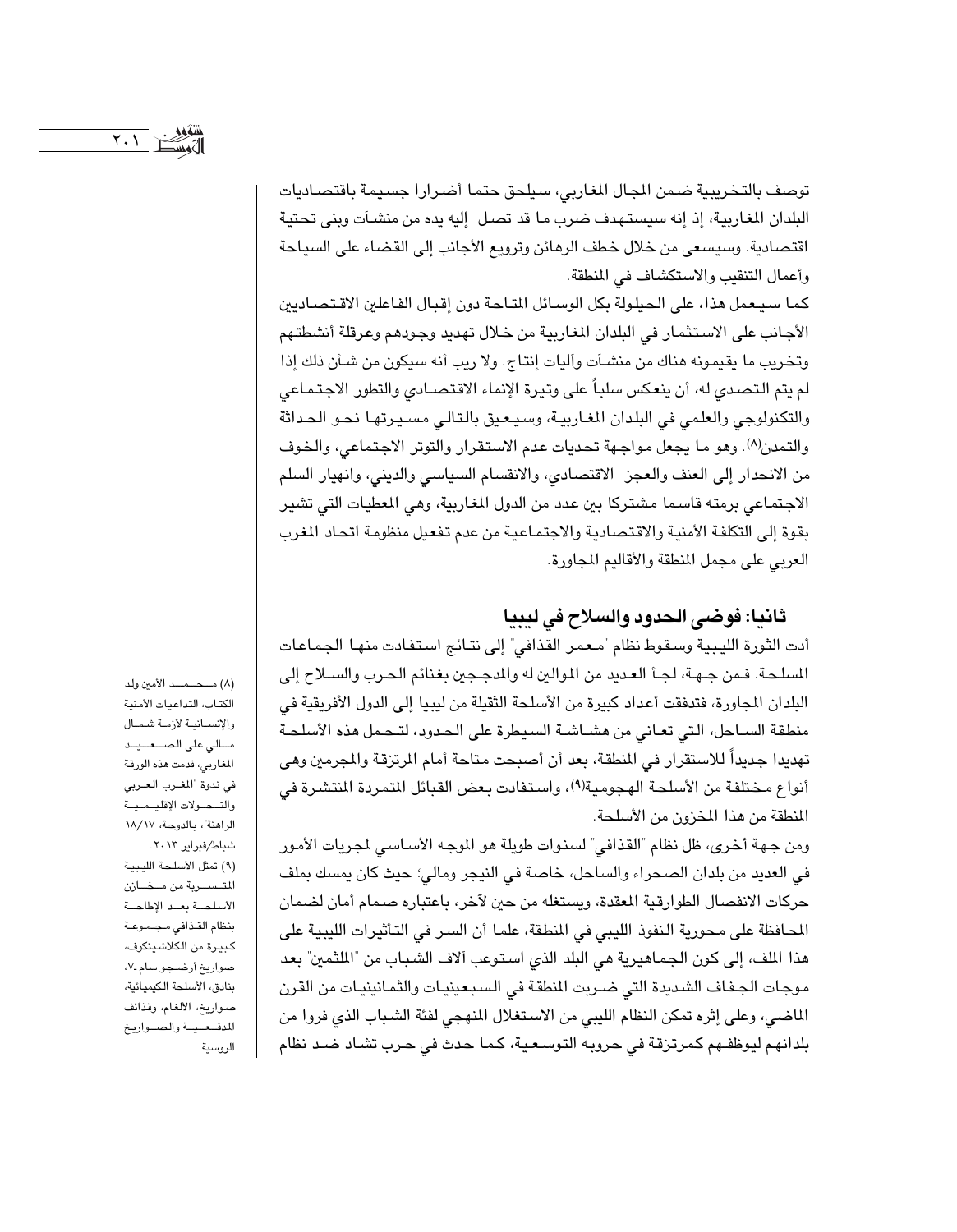$\mathbf{Y}\cdot\mathbf{Y}$ 

"حسين حبري" مطلع الثمانينيات، أو عندما اسُتخدموا في حروب استنزاف ضد عديد الأنظمة الإفريقية التي لا تتوافق سياستها مع توجهات ليبيا سابقا(١٠). إجمالا، أدى ستقوط النظام الليبي إلى ارتدادات وتداعيات على مناطق واسعة، فمن نيـجـيـريا في غـرب إفـريقـيـا، إلى تونس شـمـال القـارة، وصـولاً إلى الحـدود المصـرية الإســرائيليــة في صــحــراء ســيناء، بات كل هذا الحــيــز الجــغــرافي أصــبح مــعنيــاً بتداعيات العدوى" contagion الليبية، والتي انعكست في مستويات مختلفة؛ وذلك كما یلی:

ـ انتشار الأسلحة والذخائر الحربية: خلف السقوط المدوى لنظام العقيد القذافي، والذي حكم ليبيـا بقبـضـة حـديدية طوال اثنتـين وأربعين سنة خلت(١٩٦٩)، فـتح جـمـيع مـخـازن الأسلحة وتسربها في كل الجهات، ما جعل ليبيا ومنطقة الساحل الإفريقي تتحول ككل إلى شبه سوق مفتوحة للأسلحة والذخائر بمختلف أنواعها، في منطقة تنتشر فيها أصلا حوالي ٢٠ مليون قطعة السلاح بين التنظيمات الإجرامية والإرهابية وحركات التمرد. فغداة سقوط نظام القذافي، كان حوالي ٩٠ ألف قطعة سلاح بيد مـا يعرف بـ"الثوار" الليبيين وبما أن معظم دول جوار ليبيا (النيجر، تشاد..) هي في الأصل دول ضعيفة وهشـة من الناحية الأمنية، فقد سـهل هذا انتقال الأسلحة من منطقة لأخرى، ومن تنظيم إجرامي محلي لتنظيم إجرامي إقليمي، وهكذا تحولت المنطقة، وهي التي تعاني أصلا، إلى خـزان كـبـيـر لخـتلف الأسلحـة، من الرشـاشـات الخـفـيـفـة إلى الصـواريـخ المضـادة للطائر ات(١١).

في هذا الصدد، تؤكد الكثير من المصادر الغربية اختفاء أكثر من ١٠ آلاف قطعة سلاح، والذي تم تحويل جزء كبير منه باتجاه جنوب ليبيا، ليتم نقله وتسويقه لاحقا في مختلف أرجاء منطقة السـاحل والصـحـراء الكبـرى، في حين جـزء منه، أو كـمـا قـدرته مـصـادر عسكرية بحوالي ٢٠ في المائة، تم حجزه من طرف دول الجوار. ويأتي حجز قوات الأمن الجزائرية لعتاد حربي ثقيل في مناطق حدودية مع ليبيا في عديد المرات في سياق تحول المنطقة لسوق سلاح مفتوح، والأمر نفسه ينطبق على الحدود التونسية، وكذا مع السلطات المصرية بعد حجزها أسلحة ثقيلة ١٣٨مصاروخ غراد Roquettes Grad، ليعطي هذا فكرة على كمية ونوعية السلاح المتسرب في المنطقة(١٢).

بلغت الأمور ذروتها، مع الإعلان عن اختفاء ١٠ آلاف من أنظمة صواريخ مضادة للطائرات محمولة على الكتف MANPADS(11) من نوع" سام ٧"(SA-7)، وأيضا من نوع" سام ٢٤ " SA-24 من الترسانة الليبية، ورغم ضبط السلطات الجديدة ٥٠٠٠ صاروخ من هذا النوع داخل مخازن الأسلحة، إلا أن هذا دفع وكالة الاستخبارات الأميركية CIA لإعلان حالة الاستنفار في المنطقة شـهر أيلول/سبتمبر٢٠١١ بهدف تعقب باقي الكمية المفقودة من

(١٠) أميرة محمد عبد الحليم، "تنظيم القاعدة في السساحل الأفريقي وربيع الشورات العربية"، أفاق أفريقية ٢٨ ( ٢٠١٢)، ص.  $\lambda \tau \tau$ Jacques Hog- $(11)$ ard, Répercussions sécuritaires de la guerre en Libye sur la zone Maghreb-Sahel, Publié à, Le Matin, 16 Février 2012.  $(http://$ www.epee.fr/wpcontent/uploads/ 2012/06/ F%C3%A9vrier-2012-R%C3%A9percuss ionss%C3%A9curitaire s-de-la-guerre-en-Libye-sur-la-zone-Maghreb-Sahel-Conf%C3%A9renc e-Jacques-Hogard.pdf) Mathieu Pelle- (١٢) rin, Le Sahel et la contagion libyenne, politique étrangère 4(2012): p .836. Man Portable (١٣) Air Defense Sys  $tems$  missiles.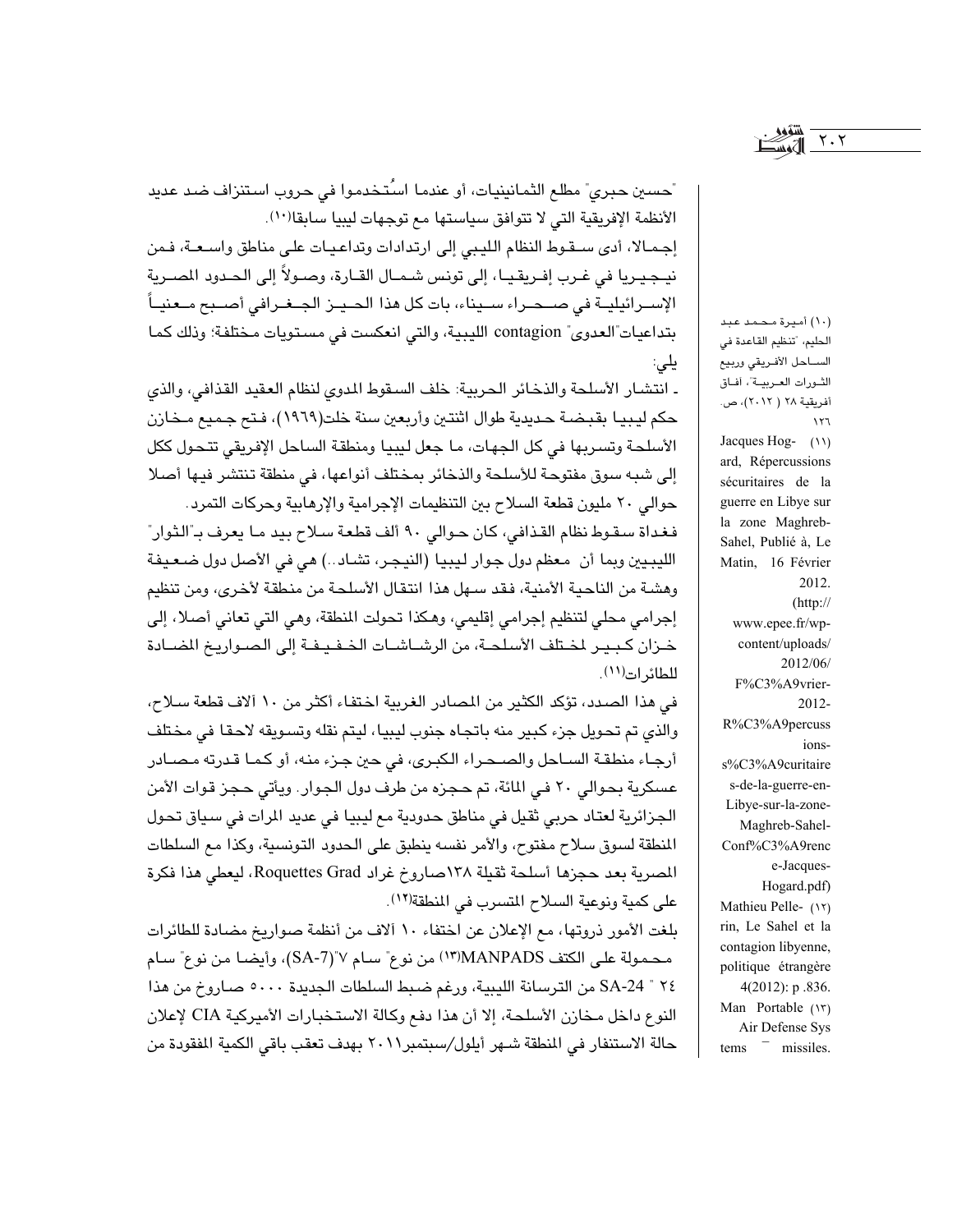$Y.Y$ 

الصواريخ<sup>(١٤)</sup>. ويرجح عدد من المراقبين وصول عدد من هذه الصـورايخ إلى مـتمـردى الطوارق وتنظيم القـاعـدة في شـمـال مـالـي، وهو مـا سـاهـم في قلب الموازين الـعسكرية لصالحهم بعد طرد القوات المالية من مناطق الشمال، ونفس الأمر ينطبق على صحراء سيناء المصرية، خصوصا بعد تمكن الأمن المصرى من حجز ٨ صواريخ من نوع "سام٢٤ بصحراء سيناء في ايلول/سبتمبر ٢٠١١ ، وهو الأمر الذي ينطبق على الجزائر أيضا، بعد تمكن قوات الأمن فيها من ضبط ١٥ صاروخاً من نوع "سام ٢٤"، و٢٨ صاروخاً من نوع "سام٧" في منطقة "المنيعة" الصحراوية جنوب الجزائر شهر شباط/فبراير ٢٠١٢.

ومن الملفت حقا، أن تسرب هذه الصـواريخ لم يقتصـر على دول الجوار فـقط، بل وصل الأمر مداه حين تمكنت مجموعة "بوكو حرام" في نيجيريا من الحصول على بعض من هذه الصواريخ في نيسان/ابريل ٢٠١١، من خلال تهريبها عبر منطقة "اغاديز" بالنيجر، من طرف بعض الجماعات الطوارقية المصبوبة على تنظيم القاعدة في بلاد المغرب الإسلامي، ويأتي كل هذا بعد تأكيد عدد من المصادر الاستـخباراتية، باسـتفادة إطار بشـرى يتبع لتنظيم القاعدة، من تكوين خاص لكيفية استعمال هذه الصواريخ في الميدان خلال عام ٢٠١٢ بمنطقة شمال مالي<sup>(١٥)</sup>.

عمومـاً، شملت الأسلحة والمسربة من الترسانة الليبية كذلك، عدداً من الأسلحة الخفيفة والمتوسطة مثل، رشاش kalachnikovs، قـاذفـات "أريبج" lance-roquettes de type RPG7 وأسلحة ثقيلة مثل: صـواريخ أرضـ أرض Missiles sol-sol 120 km، صـواريخ مضـادة للدبـابات Missiles Antichars Milan صــواريـخ "غـراد" Grad BM، صــواريخ موجهة بالليزر missiles à guidage thermique ou laser?").

ـ أثر عودة المهـاجـرين الأفـارقــة من ليـبـيـا عـلى اسـتـقـرار المنطقـة: شكل عـودة الأعداد الكبيرة للطوارق الذين كانوا متواجدين في ليبيا منذ سنوات طويلة ـ حتى أن أجيالاً من الشــبـاب الطوارق ولدوا ونشــأوا في ليـبـيـاـ تحـدياً لأمن واسـتـقـرار دول المنطقـة ككل، خصـوصـاً للدول الأصلية لـهوَّلاء الطوارق لأن سقوط نظام القدافي في خريف ٢٠١١، أنهي نظرياً الحرب الأهلية في ليبيا، لكن الانعكاسات الإقليمية ظهرت بسـرعة وفي كل الاتجاهات، ومن ذلك عودة المقاتلين الطوارق الذي كانوا في ليبيا بعدما عملوا لسنوات طويلة في خدمة نظام القدافي، وقد لعب هؤلاء الطوارق دوراً مهماً في الأزمة الليبية، غير انه بانهيار النظام الليبي عاد هؤلاء المقاتلين السابقين إلى بلدانهم الأصلية في أعماق الصـحراء الكبرى(١٧). ومثلت عودة من كـان موجـوداً من الأفـارقـة في ليبـيـا، جـزءاً من الحراك السكاني الإجمالي الذي ميز منطقة الساحل الإفريقي والصحراء الكبرى، وهذا ما أكده تقرير المنظمة الدولية للهجرة، والذي نشر في نهاية ٢٠١١، والذي قدر عدد الـعائدين من ليبيا بحوالي ٢٠٩٠٣٠ شخص، توزعوا بين دولهم الأصلية؛

(١٤) تداولت وسائل إعلام محلية عن وجود عدد من مشاة البحرية الأميركية في جنوب ليبيا، بغية تتبع مكان الصهواريخ منع وقوعها بأيدى التنظيمات الإرهابية خصوصا تنظيم القاعدة في بلاد المغرب الإسلامي. Mathieu Pelle- (10) rin. op.cit, p. 836. Henri Plagnol (11) Et François Loncle, op.cit, p. 30. Henri Plagnol (W) Et François Loncle op.Cit, p 29..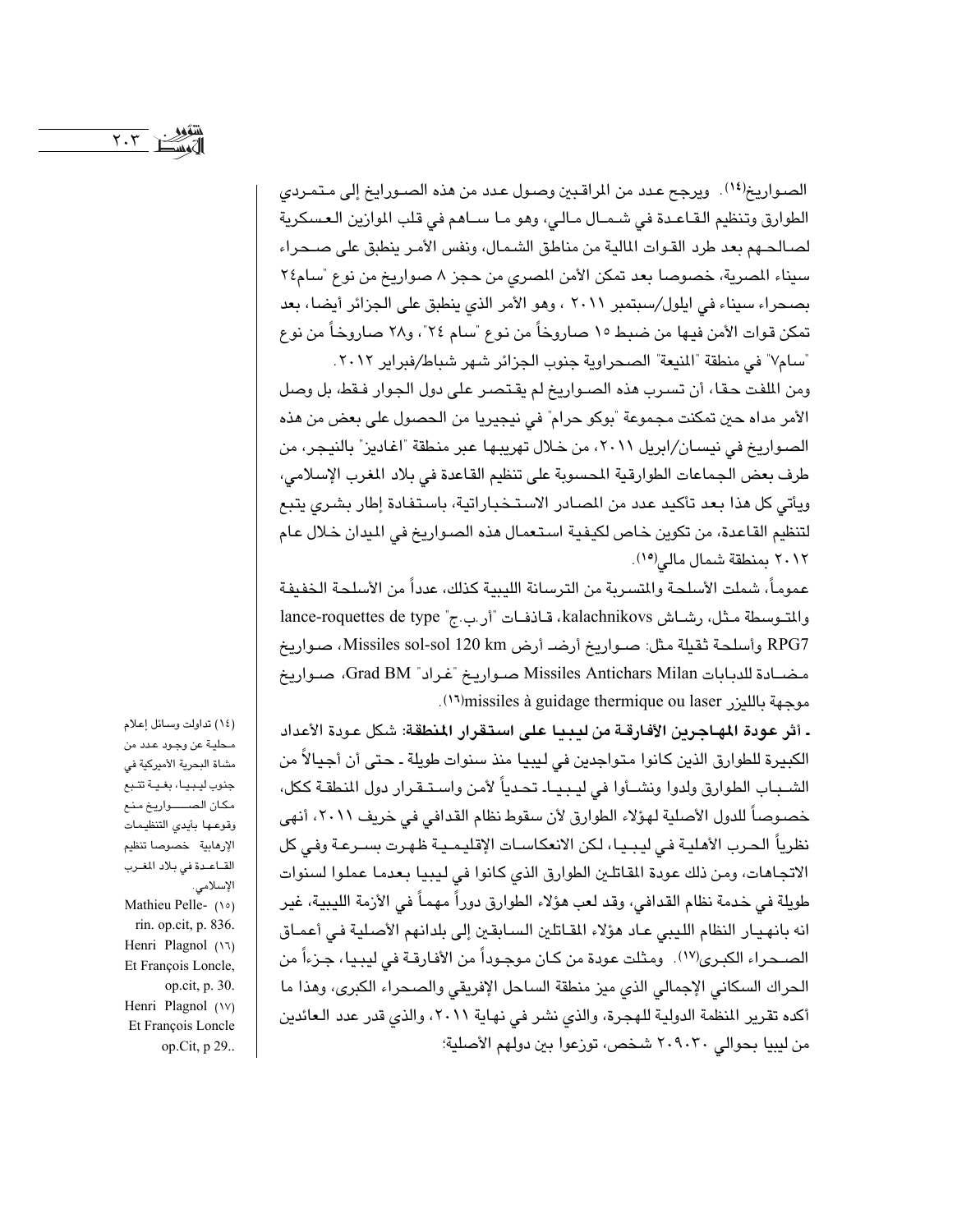$Y \cdot \xi$ 

أي ٢٥٧٦٠ في النيجر، ٨٢٤٣٣ في التشاد، ١١٢٣٠ في مالي، ٧٨٠ في موريتانيا، مع إمكانية أن تتضاعف هذه الأرقام إذا تم احتساب حركات الماجرين الأخرى غير الملنة. ثم وانه استنادا لإحصاءات أعدتها المفوضية الإنسانية للاتحاد الأوروبي(Echo)(١٨) تمثل فئة الشباب مابين ٢٠ و٤٠ سنة نسبة ٩٥ في المائة من إجمالي العائدين لدول مالي، النيجر وتشاد، وهو ما يضيف عبئاً إضافيا على دولهم الضعيفة لاستيعابهم وتوظيفهم في مناصب مختلفة.

بصفة عامة، خلفت الهجرة العكسية لهؤلاء تداعيات على دول المنطقة، وذلك على عدة مستوبات من ذلك:

- أولاً، من المعلوم أن عدداً كبيراً من العائدين من ليبيا خصـوصـا منهم الطوارق،كانوا يشكلون مكونا أساسياً في النسيج الاقتصادي والاجتماعي لليبيا، بحكم أن معظم هؤلاء من الرجـال. غـيـر انه بعـودتهم إلى دولهم، فـقـد شكل ذلك قطعـاً لمصـادر الرزق عن ألاف العائلات التي كـانت تسـتفيد من تحويلاتهم المالية من ليبيا، وهو مـا فـرض ضـغطاً على حكومات مالي والتشاد وغيرها التي ينتمي لها هؤلاء، لإدماجهم في القطاعات الاقتصادية بتوفير مناصب عمل لهم، وتحسين وضعيتهم الاجتماعية، وهو ما يبدو أمراً صعباً في ظل الأزمات التي تعيشها هذه الدول، من الجفاف، الفقر، الانفجار السكاني وانتشار الأمراض (الكوليرا)، فحتى في غياب الأزمات الأمنية في الساحل الأفريقي والصحراء الكبرى، فإن الاحتياجات الإنسانية للمنطقة تبقى مرتفعة. فمثلاً يموت حوالي ٢,٢ مليون طفل اقل من خمس سنوات سنوياً في غرب إفريقيا ووسطها بسبب الجاعة، إضافة لوجود ٨٥٩٠٠٠ طفل اقل من خمس سنوات في حاجة مـاسـة للـعلاج بسـبب سـوء التـغـذية الحـادة، وهي الأرقام التي تضاعفت بعد أن أصبح حوالي ١٠ مليون شخص في السـاحل معنياً بالأزمة الغذائية التي ضربت المنطقة سنة ٢٠١٢/١٩).

**ـ ثانياً**، في ظل هذه الظروف سيضطر هؤلاء للاعتماد على أنفسهم لتأمين مصادر رزقهم، ما يفتح المجال لتفاقم الصراعات على مصادر الماء والرعى، وهو الظرف الذي تستغله التنظيمات الإجرامية والإرهابية لاستيعاب هؤلاء وتوريطهم في نشاطاتها، لتتعقد الأمور أكثر، والتي هي معقدة أصلا.

**ـ ثالثاً**، سـاعدت كل هذه الظروف في اندلاع تمرد جديد لـطوارق مـالـي في ٢٠١٢، والذي قادته بعض حركات التمرد الجديدة، التي ظهرت على سطح الأحداث في منطقة الساحل الإفريقي والصحراء الكبرى، مستغلة عودة الكثير من المقاتلين الطوارق بسلاحهم من الأراضي الليبية، خصوصا بعد انتشار الظاهر الانتقامية والتي نفذها "الثوار"الليبيون ضـد كل مـا يرمـز للـطوارق في المدن الليـبـية خـصـوصـا في ّسـبـهة"،"الكفرة" و "تاورغـاء "(Taourgaa) وهو الأمر الذي ضـاعف أعداد اللاجئين الأفـارقـة عمـومـا في دول الجـوار،

Office hu- $(\lambda)$ manitaire de la Communauté européenne-Mathieu Pelle- (١٩) rin, op.cit. p .845.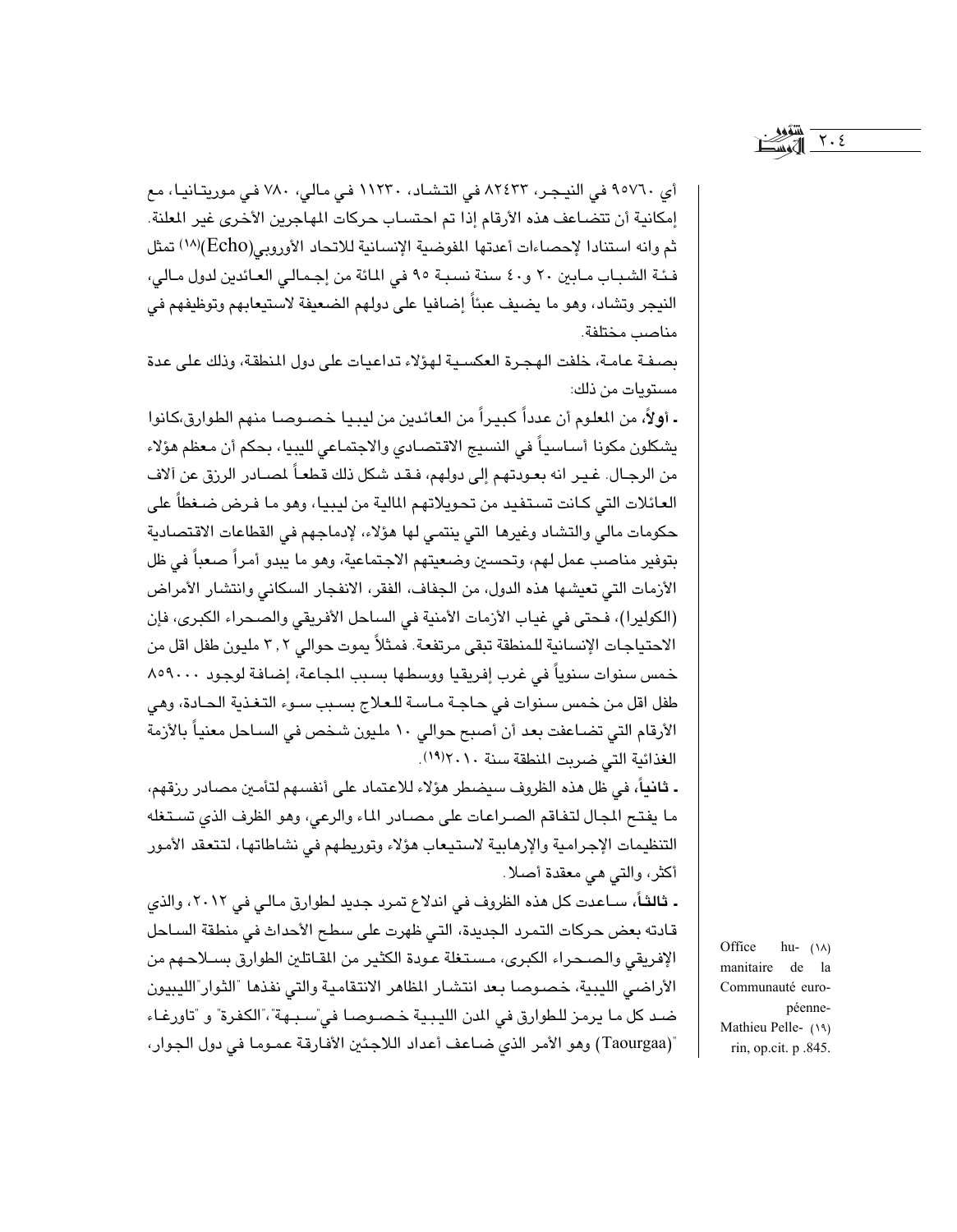حيث قدرتهم مصادر للأمم المتحدة بحوالي ٤٢٠٠٠٠ شخص، منهم ٢٠٠٠٠٠ التجأوا إلى النيجر، ٣٠٠٠٠ إلى مالي، و٤٠٠٠٠ إلى موريتانيا(٢٠).

لذا، يعتبر الكثير من المطلين أن منطقة السـاحل الإفريقي كانت أول من يدفع ضريبـة "الربيع العربي". فالتغييرات الجيواستراتيجية التي اتبعت انهيار نظام القذافي، ارتدت مباشرة على دول الجوار الهشة، وخاصة دولة مالى، حيث أن ستة أشهر من ستقوط النظام الليبي السابق كان وقتا كافيا لتجدد تمرد الطوارق. لأنه بعد عودة الطوارق من ليبيا في تشرين الأول/اكتوبر٢٠١١، بدأت تتشكل مجموعات ترقية مسلحة جديدة، مثل "الحركـة الوطنيـة لتـحـرير ازواد" MNLA، والتي ضـمت قـدمـاء "الحـركـة الوطنيـة الازوادية" MNA، من أمثال "محمد اغ نجيم" (Mohamed Ag Najim) وهو عقيد سابق في الجيش الليبي عاد إلى مالي، رفقة كتيبة عسكرية، قوامها حوالي ١٥٠٠ و٢٠٠٠ مقاتل بكامل عدتهم، إضافة لـ "حركة الطوارق المالية" MTM، و"التـحـالف من اجل التـغـييـر الديمقراطي<sup>(٢١)</sup> (ADC).

واستـهدف هذا التحـالف تحرير شـمال مـالي من سـيطرة القوات المالية. ولأول مـرة يتم الحديث عن وجـود تنسـيق ضـمنى بين الحـركـة الطوارقـيـة الـجـديدة، وبعض الـتنظيـمـات الإسلامية الناشطة في المنطقة (القاعدة)، والبداية كانت من منتصف كانون الثاني/يناير ٢٠١٢، حين شن متمردون الطوارق هجمات مسلحة على عدد من القواعد للجيش المالي في الشـمـال "تنزا واتين" Tinzawaten، "تسـالي" Tessalit مـيناكـا" Ménaka، وأيضـا كيدال). وحققت هذه الجولة الجديدة من التمرد انتصارات باهرة في ظرف قياسي (٣ أيام)، فـإلى غـايـة اذار/مـارس ٢٠١٢ سـيطر هذا المزيـج الغـريب من الـحـركـات المسلـحـة (علمانية، إسلامية) على ثلثي مساحة مالي، وهو ما دفع ضباط الجيش المالي بالإطاحة بنظام ّأمادو توري" في الشمال، من خلال انقلاب عسكري بتاريخ ٢١ اذار/مارس٢٠١٢، وهو الظرف الذي استغله الطوارق لإعلان استقلال إقليم الازواد في ٥ نيسان/ابريل  $(57)Y.1Y$ 

غير أن تهديد التنظيمات الطوارقية بمعية المجموعات الجهادية بالزحف على مناطق قرب العاصمة باماكو، دشن دخول متغير جديد في المادلة الأمنية لمنطقة شمال إفريقيا والصحراء الكبرى، لأن التدخل العسكرى الفرنسي في مالي بداية ٢٠١٣ وبمباركة غربية، كان كفيلا بإعادة الأوضاع في المنطقة إلى سابق ما كانت عليه، وهو ما يطرح بقوة دور المتغير الخارجي في هذه حالة الفوضى التي تعيشها ليبيا، ومن ورائه أمن المنطقة ككل.

ثالثاً: الانفلات في ليبيا.. تجسيد لفكرة الترابط الاستراتيجي للمخاطر يعتبر الكثير من المطلين أن تداعيات الأزمة الليبية وانعكاساتها الأمنية في ٢٠١١، لم

Ibid  $(7)$ Mathieu Pel- (٢١) lerin, op.Cit, p. 841. Henri Plagnol (٢٢) Et François Loncle, op.cit, p. 30.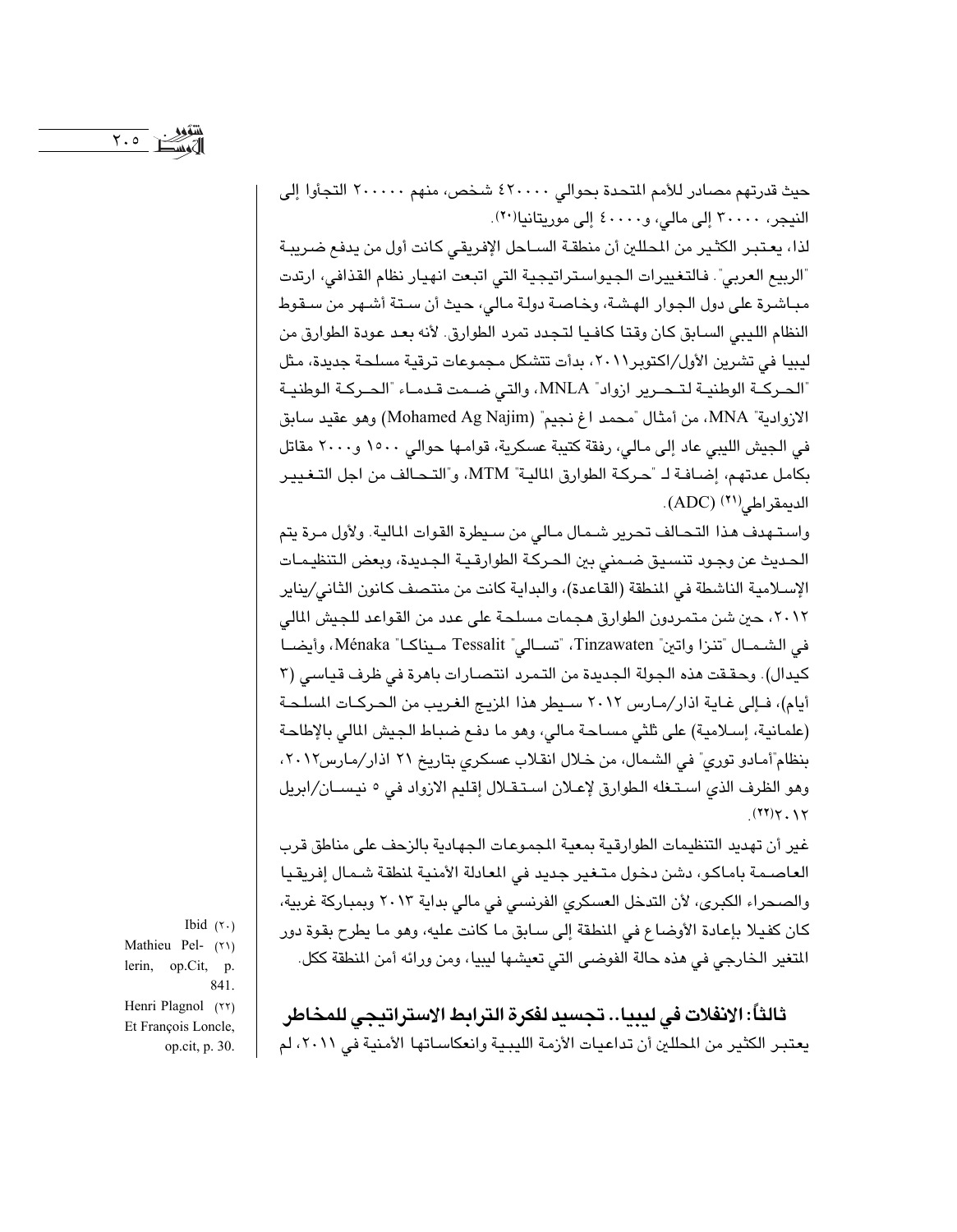$Y.7$ 

تنحصـر على الداخل الليبي فقط، بل امتدت لتمس المناطق المجاورة، وأخذت أبعاد إقليمية لتمس منطقة شمال وغرب إفريقيا، وحتى شبه جزيرة سيناء في مصـر، لم تكن بمعزل من بعض الارتدادات لسقوط النظام السياسي للزعيم الليبي السبابق "معمر القذافي"، فنتائج الحرب في ليبيا طورت معها طبيعة وامتداد التهديدات، وعقدت المخاطر في كامل منطقة المغرب العربي والساحل الإفريقي. بهذا المنطق، ساهمت كل مظاهر الاضطراب التي عانت منها ليبيا من إحداث قطيعة لعلاقاتها مع دول المنطقة، ما جعل علاقة ليبيا "ما بعد القذافي" مع دول الجوار تتراوح بين الاستقرار حيناً، والتوتر حيناً آخر، ويمكن إجمالا إبراز تطور علاقات الدولة الليبية الناشئة مع كل دولة على حدى وفق الآتي؛

بداية، تميزت العلاقات بين النظام الليبي الجديد وتونس بالتفاهم النسبي، باعتبار أن تونس استقبلت عدداً كبيراً من الليبيين الذين هربوا من المعارك أثناء الأزمة الليبية. وبتمكن الإسـلامـيين من الوصـول إلى دفـة الحكم (حـزب النهـضـة) تعـززت هذه العـلاقـات أكـثـر، خصوصـاً بعد تسليم تونس اَخر رئيس حكومة في نظام القذافي ّمـحمودي البـغدادي". وتقريبـا تنطبق هذه العـلاقـة الودية مع المغـرب، والتي دعـمت التـدخل الأجنبي لصـالح "الثوار"، في مـا بدا أنه مـحـاولة لـضـرب الموقف الـجـزائري الذي كـان مـعـارضـاً للتـدخل العسكري الأجنبي في ليبيا، وهي العلاقات التي طالما وصفت بالتوترة بين الجزائر والنظام الجديد في ليبيا، والذي أُتهمت فيه الجزائر بدعم نظام ّالقذافي "عسكريا، وهو ما نفاه المسؤولين في الجزائر أكثر من مرة، أما العلاقة مع مصـر فكانت معقدة وتراوحت بين التوتر باعتبار لجوء عدد من أتباع النظام السابق إلى مصر (مثل قذاف الدم الذي يعد مسـرؤولاً كبـيراً فـي نظام القذافـي وابن عمـه فـي نفس الوقت)، وبـين التفـاهم بعـد وصـول الرئيس"عبد الفتاح السيسى" واقترابه من حكومة "طبرق" في الشرق، على حسـاب حكومة "طرابلس" في الغرب. في حين توترت العلاقات الليبية التشادية أكثر عما كان في السابق، خصوصا وأن أعداد كبيرة من المقاتلين الأجانب في صفوف النظام السابق قدموا من تشاد، وهي نفس العلاقة التي تكاد تنطبق مع النيجر. فمن جـهة شكل النيجريون الأغلبية ممن قاتل بجنب النظام السابق، ومن جهة أخرى، فلجوء ابن "القذافي" إلى النيجر، ساهم في توتر العلاقات أكثر بين البلدين.

إذن، من الواضح أن حالة اللااستقرار التي باتت تعيشها ليبيا، انعكس على كامل محيطها الإقليمي بعد أن تضاعفت عمليات السطو المسلح في المناطق الحدودية، وتمكن التنظيمات الإجرامية؛ لاسيما المهربين من الحصول على عتاد عسكرى متطور لا تمتلكه حتى بعض الجيوش في المنطقة. وباتت دول كـانت تصنف ضـمن الناطق الآمنة نسببيا، وبمنأى عن النشاطات الإجرامية والإرهابية كتونس ومصر مثلا، تقع في قلب هذا الحراك المعقد، أو كما تصفها بعض الأدبيات به" المنطقة الرمادية"(٢٣).

Jacques Hog- (٢٣) ard. Ibid.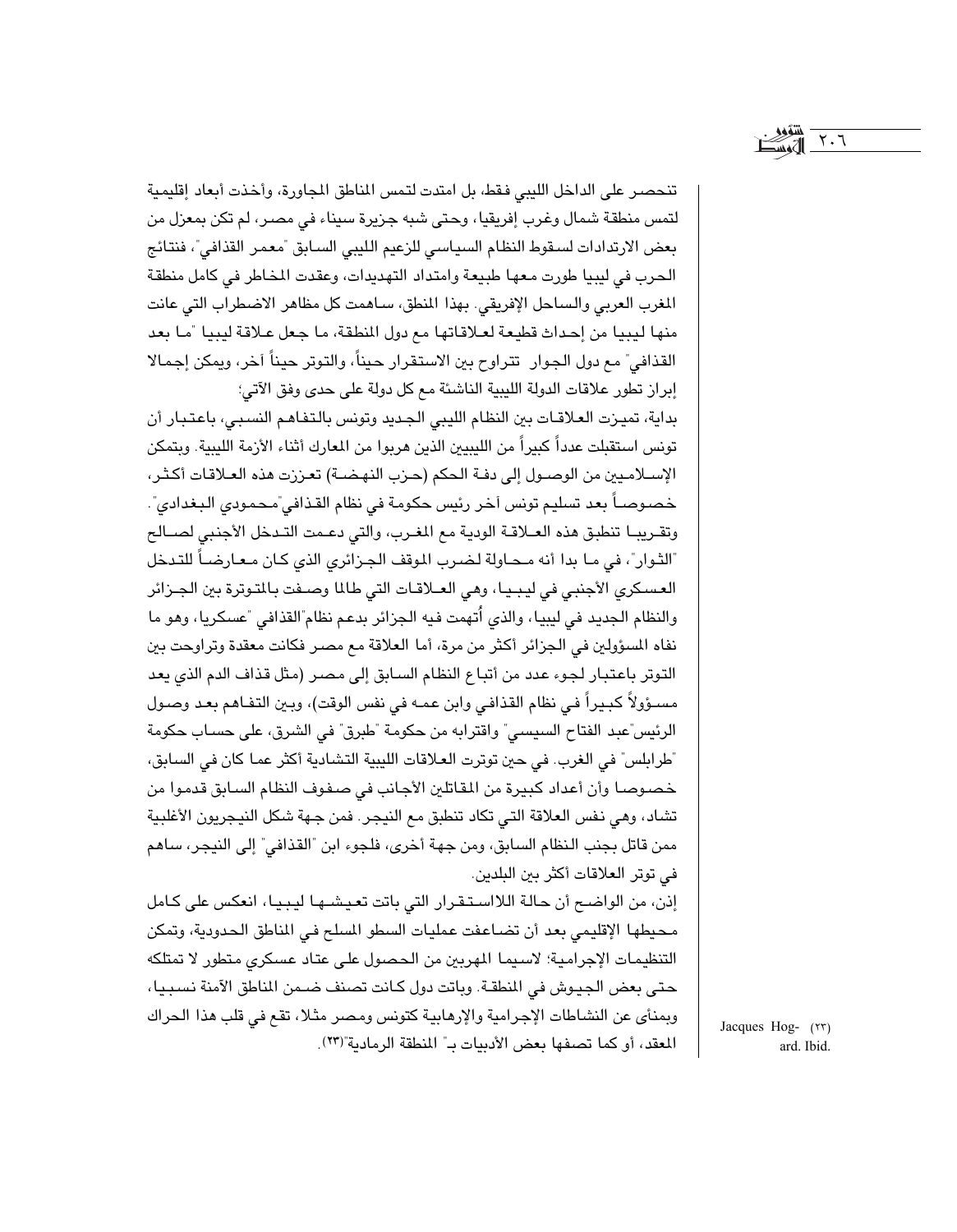فبالنسبة لتونس وعلى غير العادة، شهدت في السنوات الأخيرة عددا من الاشتباكات المسلحة مع بعض المجاميع المسلحة، بمحاذاة المناطق الحدودية مع ليبيا من خلال معبر "رأس جدير" (Ras Jdir)، والذي يشـهد اشـتبـاكات مـتـقطعـة من الحين ولآخـر، مـع بعض المهربين القادمين من منطقة "زوارة" (Zwara)، والذي قامت فيه مجموعة تهريب ليبية مسلحة قادمة من هذه الدينة الليبية ـ أي زوارة باحتجاز عدد من الرهائن التونسيين في ليبيا، كرد فـعل على اعتقال السلطات التونسية شـقيق زعيم هـذه المجموعة الإجرامية منتصف نيسـان/ابريل ٢٠١٢ كمـا شـهدت مـدينة "صـفـاقس" (Sfax) وسط تونس في ١ شباط/فبراير ٢٠١٢، اشتباكا مسلحا بين قوى الأمن التونسية، ومع مجموعة يعتقد انتماؤها لتنظيم القاعدة في بلاد المغرب الإسلامي، وأيضا في منطقة "رمادة" (Remada) في ٢٠ كانون الثاني/يناير من نفس السنة، لبلغ الأمور مداها بهجوم مسلح كبير على مدينة بن قردان الحدودية مع ليبيا بتاريخ ٧ اذار/مارس ٢٠١٦

وانتقالا إلى الحدود التونسية الجزائرية وتحديدا منطقة جبال "الشعانبي" (Chaanbi)، والتي تعرف اضطرابات أمنية غير مسبوقة، بعد الاستهداف المتكرر قوات أمن تونسية من طرف مجموعات مسلحة متمركزة في هذه السلسلة الجبلية الحدودية(٢٤).

وفي نفس الإطار، قامت مصر بإغلاق حدودها مع ليبيا في العديد من المرات، خصوصا معابرها الحدودية، معبر "السلوم" Sallum، ومعبر"مسعد" M'Saad، وهذا بسبب استهداف هذه النقاط الحدودية أكثر من مرة من طرف مسلحين على الجـانب الليبي، وتصاعد عمليات تهريب السلاح والمخدرات إلى داخل التراب المصرى، والتي في غالب الأحيان يكون مصدرها الأراضي الليبية.

أما النيجر، فرغم قصر حدودها مع ليبيا (٣٥٤ كلم)، إلا أنها اعتبرت طريقا مهما في تهريب الأسلحة الليبية في المنطقة، نظرا لمحدودية الإمكانات النيجري لمراقبة الشـريط الحدودي مع ليبيا، غير أن ذلك لم يمنع إحباط تمرير أسلحة للمنطقة، من ذلك تمكن قوات الأمن النيجيرية في ٦ تشرين الثاني/نوفمبر ٢٠١١، من توقيف قافلة محملة بعتاد عسكري قادمة من ليبيا، باتجاه مالي في منطقة "ارليت"، وكانت هذه الشحنة من الأسلحة موجهة لبعض الجـمـاعـات المسلـحـة في المنطقـة، وتأتـى هذه العـمليـة بعـد تمكن النيـجـر في حزيران/يونيو ٢٠١١ من ضبط ٦٠٠ كلغ من مادة Semtex ذات القدرة التفجيرية الكبيرة، والتي كان من المفترض تحويلها نحو معاقل تنظيم القاعدة في شمال مالي<sup>(٢٥</sup>).

زيادة على ذلك، فالنيجر لطالما اعتبرت أكثر المتضررين من سقوط نظام "القذافي"، كون ليبيا كانت تـأوى عشـرات الآلاف من النيجر، أو ما يطلق عليـهم "اشـومـار" Ishumar، أو البطالين من شباب النيجر الذين كانوا يعملون في ليبيا، خصـوصـا وأن جزءاً منهم كان مجندا ضمن الجيش الليبي السابق. وبعد سقوط النظام عاد حوالي ٧٥ من المائة من هؤلاء

Mathieu Pelle- (٢٤) rin, op.Cit, p. 841. Jacques  $(50)$ Hogard. op.cit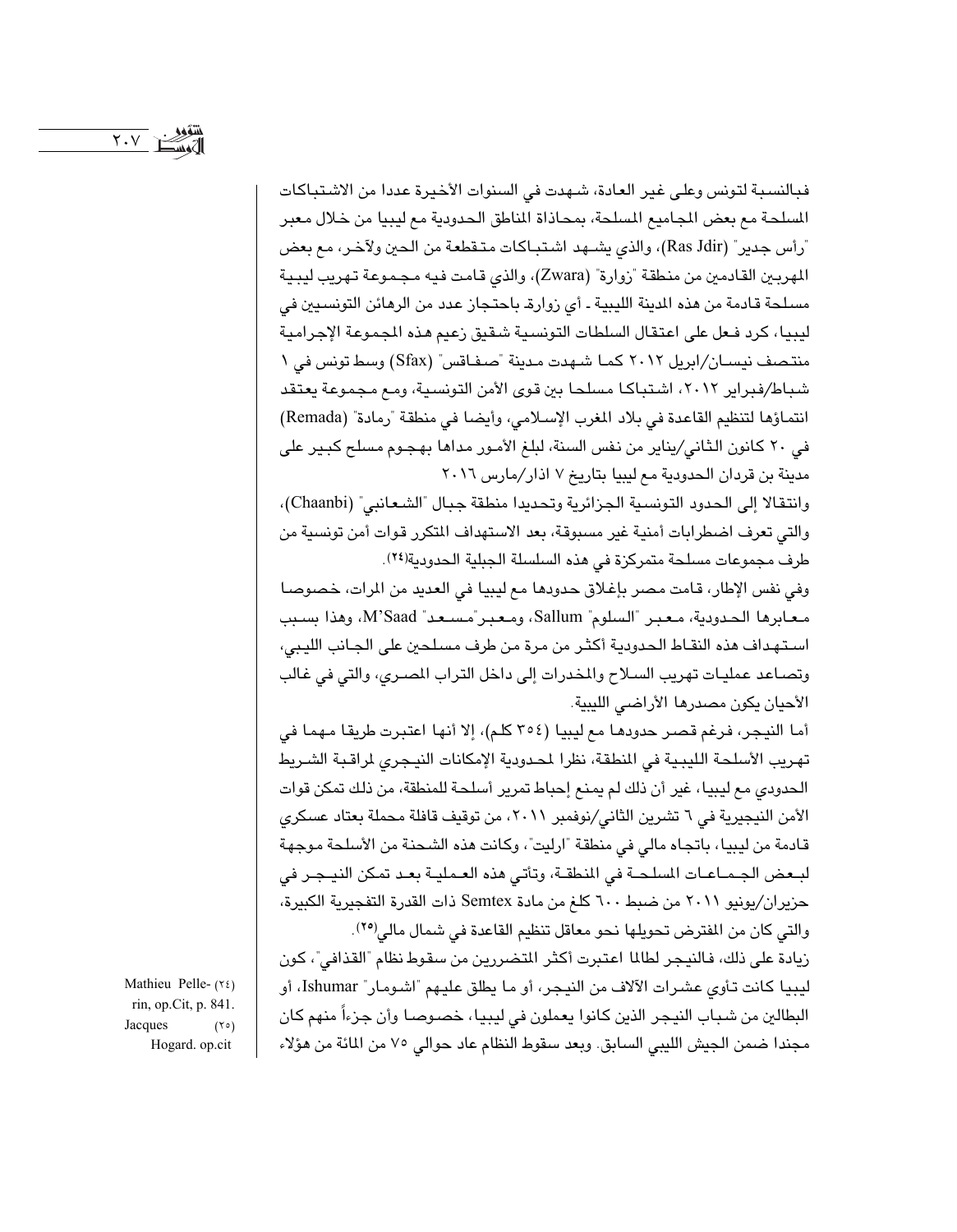لدولتهم الأم، وطرح تواجدهم مشكلة حقيقية اضطرت معه حكومة الرئيس "محمدو اسوفو "Mouhamadou Issoufou، إلى محاولة احتوائهم من خلال إدماجهم في وظائف إدارية وسياسية، فمثلا "محمد أناكو" Mohamed Anacko، والذي كان ضمن اتحاد القوى المقاومة المسلحة UFRA، عين كرئيس المجلس الجهوى لمنطقة "اغاديز" رفقة "عيسى فلتو" Rhissa Feltou و"ايسىوفو اغ مـاهـا" d'Issouf Ag Maha رئيس بلدية "تشـيروزين" Tchirozérine واهتدت النيجر مؤخرا لاستضافة قوات فرنسية وأميركية لساعدتها على ضبط الحدود، ومنع تسلل عصابات التهريب بمختلف أشكاله إلى أراضيها(٢٦).

ولم تكن التشاد أحسن حالا من انعكاسات تسرب السلاح الليبي في المنطقة، فالعلاقات التاريخية بين التشاد وليبيا لطالما شابها التوتر، بسب دعم "القذافي" للحركات المعارضة وتدخله الباشر في شؤون نجامينا، غير أن موته لم يبدد هذه الحساسية التاريخية، حيث مـازالت السلطات هناك تتـخـوف من وصــول الأسلـحـة إلى منطقة "تبسـتى" Tibesti التي تشكل الأغلبية لقبائل "التوبو" Toubous، والتي تنتمي لها "الحركة من أجل الديمقراطية والعدالة في التشاد" MDJT المعارضة للنظام التشادي، وجزء من هذه القبيلة حارب مع قوات "القذافي" في منطقة "الكفرة" Koufra، فبوصول السلاح لهذه الحركة قد تستأنف التمرد على النظام التشادى مجددا.

أما دولة نيجيريا، فرغم أن أنها بعيدة نسبيا عن ليبيا، إلا أن السلطات تعتبر وجود أسباب منطقية يدفع نيجيريا لأن تكون معنية بمجريات الأمور في الساحل، بسبب تزايد نشاطات "بوكو حرام"(٢٧) في شمال البلاد والخشية من تمدد نشاطاتها في كامل منطقة الساحل الإفريقي، وما يتيحه من عمق استراتيجي لأفكارها. وحركة "بوكو حرام" جماعة إسلامية مسلحة تنشط في شمال نيجيريا، تأسست تحت ضغط التجاذبات العرقية والدينية في ٢٠٠٩، وتسعى لحاربة ما تعتبره هيمنة الطائفة المسيحية والثقافة الغربية في نيجيريا، واللافت أن هذه الحركة أصبحت فاعلا مؤثرا في المنطقة في ظرف قياسي، وعلى الرغم من مـحـدودية تأثيـرهـا في الســاحل إلا أنهـا تسـتـغل مناطق جنوب النيـجـر (الســاحل الإفريقي)، واحتمال ربطها علاقات بفواعل أخرى مؤثرة في الساحل الإفريقي، مثل تنظيم القـاعدة في المغرب الإسـلامي الذي تتـقاسم مـعه التـوجه المعادي لكل مـا هو غـربي في المنطقة (٢٨).

ووفقاً لتقارير"الاتحاد الأفريقي"، فإن جماعة بوكو حرام تعمل على توسيع نطاق أنشطتها في أفريقيا الوسطى بالاعتماد على المرتزقة التشاديين، الذين يتم تدريبهم بمعسكرات للقاعدة في مالي، وهذا ما يؤكد أن الجماعات المسلحة في إفريقيا عموما لا تعتزم البقاء في نطاق جغرافي محدود، سواء كان ذلك بشمال إفريقيا، أو في نيجيريا أو بالصومال، أو حتى في مالي، وإنما لديها النية والتنظيم للانتقال إلى جنوب القارة الأفريقية(٢٩). Mathieu Pel- (٢٦) lerin, op.cit, p.841. (٢٧) بوكو حرام كلمة باللغة المطية في نيجيريا ويقصد بها التعليم الغربى حرام. Henri Plag- (٢٨) nol Et François Loncle, op.cit, p..48 (۲۹) أميره محمد عبد الحليم، مرجع سابق، ص.۱۲۷ .

 $\mathsf{Y} \cdot \mathsf{Y}$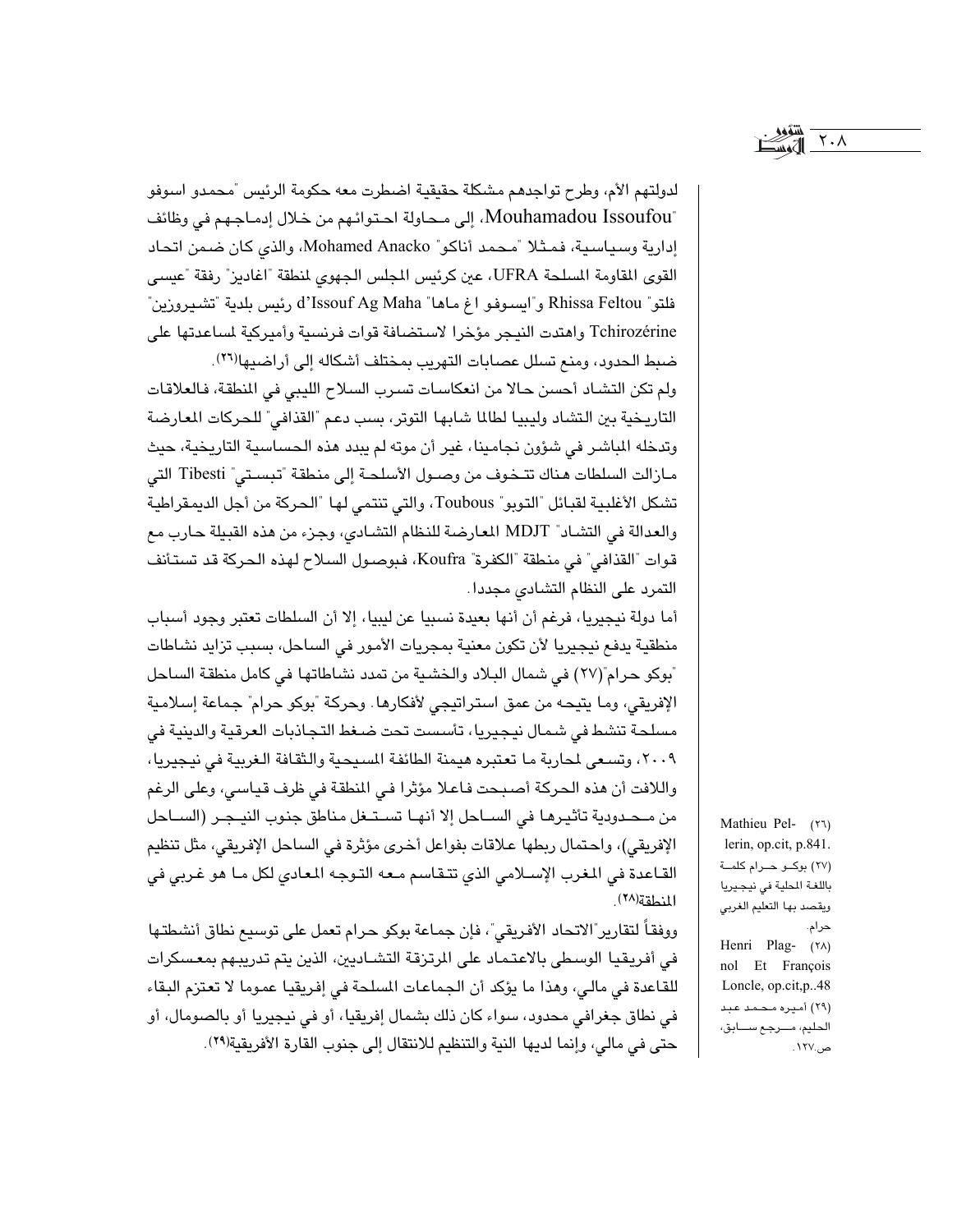وتعززت هذه المخاوف أكثر، بعد تكمن قوات الأمن في نيجيريا، من ضبط شحنة أسلحة مصدرها مخازن الأسلحة في ليبيا، وكانت موجها لحركة "بوكو حرام" في مدينة "ديفا" Diffa بتاريخ ٢٥ كانون الأول/ديسمبر ٢٠١٢

أما في مالي، فقد ظهرت أولى النتائج المباشرة للأزمة الليبية، نظرا للروابط التي كانت تجمع بين سلطات طرابلس وباماكو، بحيث استفادت مالى اقتصاديا مثل بقية دول الساحل الإفريقي الأخرى من القروض والاستثمارات الليبية عن طريق وزارة إفريقيا الليبية LAP")، خصوصا وأنه كان لليبيا "القذافي" دور فاعل في توجيه ملف الطوارق، من خـلال تحريض الطوارق على التمـرد أحيـانا، والتدخل لإقناعـهم بالحوار مـع سلطات مالي وتشاد أحيانا أخرى كما حدث بعد تجدد الحرب في ٢٠٠٧. أما فيما يخص تداعيات الأزمة الليبية على مالي، فكانت أكثر دول المنطقة تضررا من دخول السلاح لأراضيها، والتی علی إثرها اندلع تمرد جـدید للطوارق فی شـمـال مـالی فی آذار/مـارس ٢٠١٢، فإضافة إلى استفادة متمردي الطوارق من السلاح الليبي، شكل عودة المقاتلين الطوارق الذين كانوا في صف "القذافي" عامـلاً مهمّاً، غيَّر في طبيعة المعادلة الأمنية ليس في مالي فقط، بل في كامل منطقة الساحل الإفريقي والصحراء الكبرى.

## خاتمة

يمكن القول إن المخاطر التي باتت تتهدد الأمن في ليبيا متداخلة ومتشعبة الأبعاد، وتترتب عليها أثار متعدّدة الجوانب، وهي تنشـأ من سلسلة متنوعة من المصـادر تُراوح بين فشل المرحلة الانتقالية والدور السلبي للقوى الإقليمية والدولية، مما يعني أن استمرار حالة الانفلات الأمنى في ليبيا، وغلبة مظاهر فوضى السلاح وغياب سلطة مركزية موحدة، وكذا الاقتتال على الأسس المناطقية(شرق/غرب)، أو الإيديولوجية(إسلامية/علمانية)، كلها مؤشرات تدفع نحو صوملة ليبيا، وربما بتقسيم البلاد إلى عدة مناطق مختلفة، وستمهد لا محالة لانتقال مستوى التحديات والتهديدات الراهنة على المدى المتوسط والبعيد من الدائرة المحلية والإقليمية، نحو الأبعاد العالمية وخصوصا في ظل التدخلات الخارجية السلبية، وتواضع مبادرات الوساطة خصوصا من دول الجوار.

إن كل هذه المعطيات تستدعى من جميع المعنيين بأمن ليبيا والمنطقة من قريب وبعيد، التوجه نحو إعادة التفكير الجاد، بضرورة البحث عن الاستراتيجيات والآليات الأنسب للتخفيف وتجاوز المأزق الأمنية التي خلفتها الفوضى في ليبيا على الداخل والخارج، ولن يتأتى هذا إلا بتشجيع لغة الحوار السلمي بين فرقاء الدولة الواحدة بعيدا عن لغة السلاح والقوة المفرطة ل

Libya Africa (٣٠) Portfolio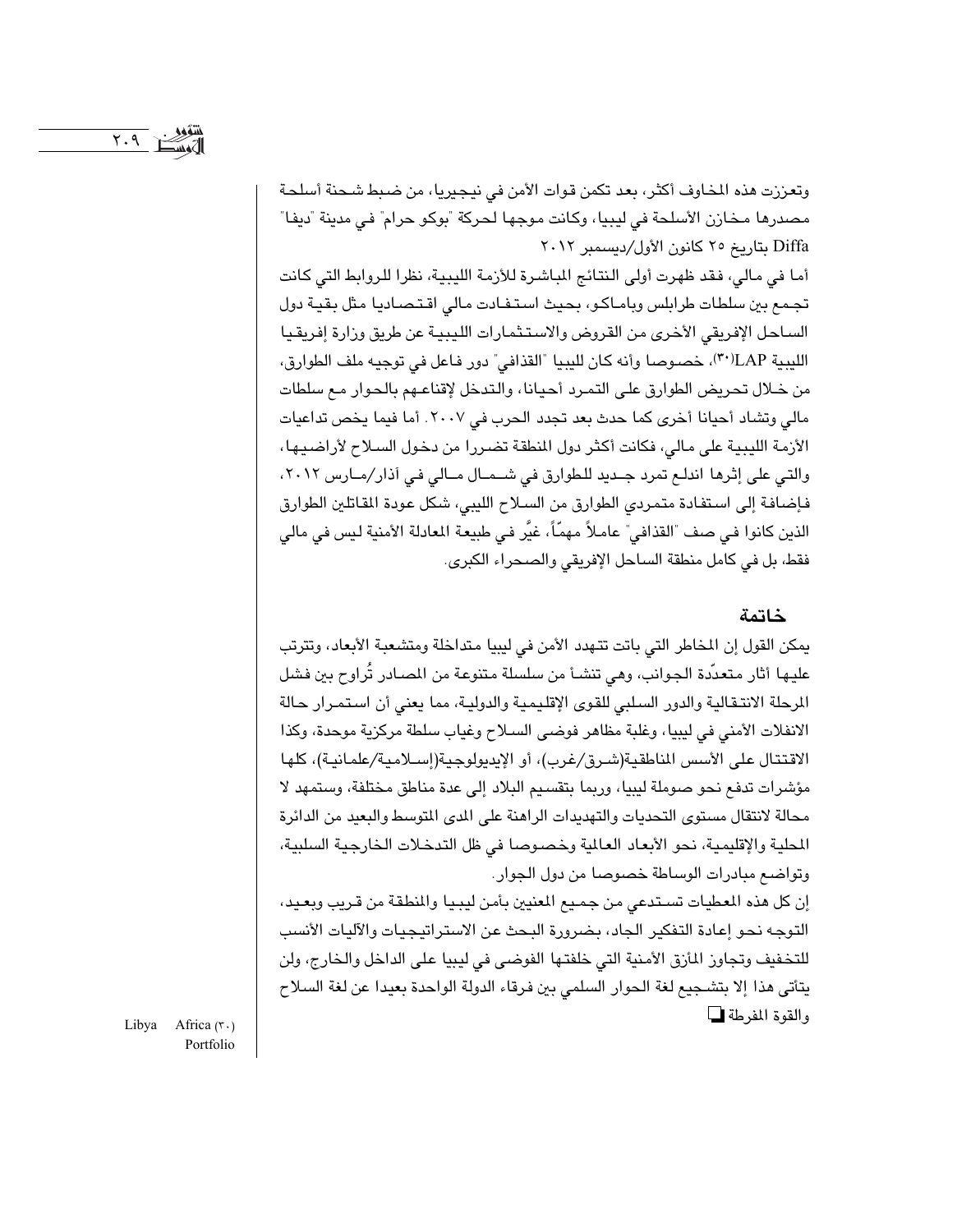| الـــربــيـــع الــعـــــــــــــــــــــــــــربــي<br>سيدي سيداني العلوي \*|<br>ومنطقــة تشـــمــال إفــريقــيــا

لم تشـهد الفترة التي سبقت الثورات العربية ظهوراً واضـحـاً للاستقطاب الخـاص حالياً، كانت الانقسـامـات قائمـة وتزداد تدريجياً في النسـيج المجتمـعي، لكنهـا لم تكن ظاهرة على السطح فكان النمط الغـالب على تلك الخـلافـات، هـو نمط الانقسـام "الناعم" الذي لا تظهر أثاره بسـرعة، وقبل الثورات كـانت الانقسـامـات تتجـذر بين الأغنيـاء والفقـراء والمثقـفين والجهلة والمتدينين والعلمانيين ودعاة العولة، والانفتاح مـقـابل المحـافظين والتـراثيين والشيوخ مقابل الشباب، ما يعني أن القهر السياسي، أو العوز الاقتصادي ربما يعمقان من تلك الانقسامات أو يسرعان وتيرة تأزمها وانفجارها(١).

تلك الانقسامات متعددة المحاور كانت قائمة وتترسخ لكن بشكل غير مرئى، وكان يجرى التعامل معها من جانب الحكومات بشكل جزئي كلما تطلب الأمر، لكن دون إستراتيجية شـاملة أو مـعالـجة جذرية لأسبـابهـا وتداعيتـهـا، وهو مـا كان له دور كبير لاحـقـاً في تهيئة البيئة النفسية على مستوى الفرد، وعلى المستوى الجماعي لاندلاع الثورات، ومشاركة طوائف متعددة في المجتمع فيها، بل إن تغلغل تلك الاختلافات في النسيج الاجتماعي جعل تأثيراتها قائمة حتى ما بعد الثورات(٢).

ويمكن فهم ظاهرة الثورات العربية التي شهدتها تونس ومصر وليبيا من خلال الاستناد على مفهوم الأمن التقليدي القائم على القوة العسكرية والأمنية التقليدية، لتحقيق أهداف تتعلق ببقاء النظام مع إهمـال امن المواطن، والإنسـان الفـرد في أبعـاده الاقتـصـادية والاجتماعية والعدلية، لذلك كانت شعارات الثورة (حرية ـ كرامة ـ إنسانية وعدالة اجتماعية) تعكس الحقيقة أن الإهمال التاريخي للأمن في مفهومه غير التقليدي كان وراء انفجار هذه الثورات(٣).

فما هي الأسبـاب التي أدت إلى اندلاع هذه الثـورات في دول شـمـال إفـريقـيـا؟ ومـاهي انعكاساتها؟

(\*) باحث، كليـة الـعلوم القانونية والاقتصادية. سلا، جامعة محمد الخــامس الســوسى ـ الرباط.

القواني المقرر التي التي تحقيق المستشرك التي تعالى التي تعالى التي تعالى التي تعالى التي تعالى التي تعالى التي<br>منابع التي تعالى التي تعالى التي تعالى التي تعالى التي تعالى التي تعالى التي تعالى التي تعالى التي تعالى التي<br>

(١) سامح راشد: هل الانقسام الذي تشهده بعض الجتمعات العربية يعكس استقطابا سياسيا ام دينيا مدنيا مجلة شؤون عربية مجلة قومية فصلية تصدر عن الأمانة العامة لجامعة الدول العربية العدد ١٥٣السنة ٢٠١٣، الصفحة ٤٧

(٢) سامح راشد: نفس المرجع السابق ص ٤٧ (۳) د مـــصطفی علوی: الثورات العسربية وإشكاليات التعاون في مسجسالات الأمن غسيسر التــــقليــــدي، تحـــــولات إستراتيجية على خريطة السياسة الدولية ملحق دوري يصـــدر عن مـــجلة السياسة الدولية العدد الصفحة ٣٧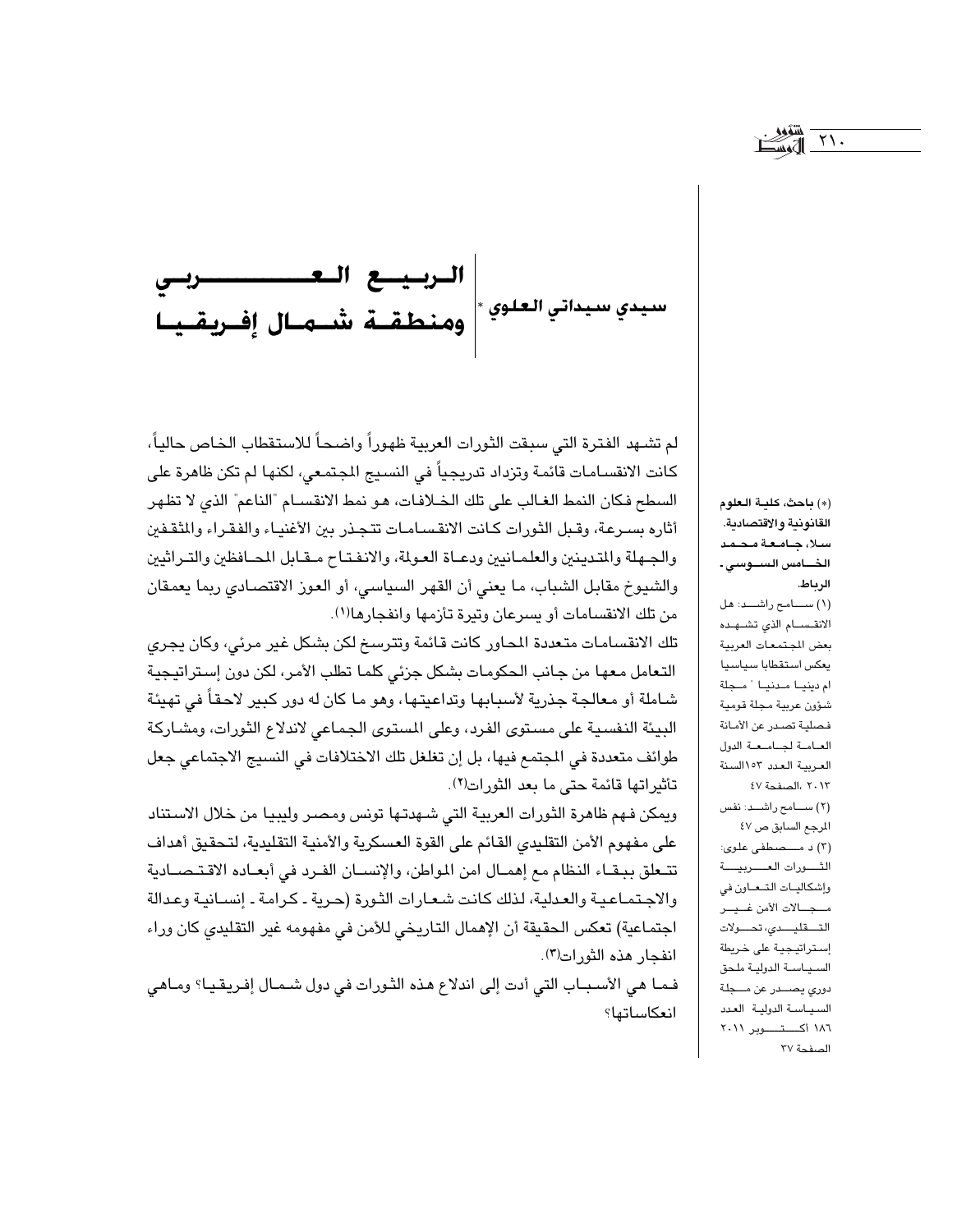أولا: الثورات العربية في دول شمال إفريقيا على الرغم من أن بداية ظهور الاحتجاجات الشـعبية ترجع إلى عهد بعيد نسبياً، فإن أول ظهور لفهوم الاعتصام أو التظاهر في معناه الحديث كان في منتصف القرن التاسع عشر، وكان أول من استعمل هذا المفهوم هو الكاتب الأميركي ديفيد هنري ثورو، في مقال شـهير له نشـر في ١٨٤٩ بعنوان "العـصـيـان المدنى"، وقـد بدا الاهتـمـام بسلوك التظاهر والاعتصـام في منتصف القرن العشرين وذلك في إطار أدبيات الرأي العام التي تناقش ما اصطلح على تسميته بثقافة الاحتجاج الشعبي، ومنذ بداية العام ٢٠١٠ شهدت عدة دول عربية موجة عارمة من الظاهرات والاعتصامات وتحولت في بعض الحالات إلى ثورات كاملة(٤).

لقد بدأت تجليات الثورة ببلدة البوعزيزي التونسية، والتي أشعلت الشـرارة الأولى لما سيصبح "ثورات الربيع العربي"، حيث سكب الشاب محمد البوعزيزي بنزيناً على ملابسه، وأضرم في نفسه النار بعد أن أهانته شرطية وحطمت عربة خضبار كان يتكسب الشباب العاطل منها ما يسد رمقه ورمق أسرته. لقد فعل محمد البوعزيزي ذلك يأسأ من حياته واحتجاجاً على نظام سـياسى مسـتـبد وفـاسـد يحكم بلاده، ولا يأبه بإشـبـاع الـحـاجـات الأساسية لشعبه، والذي لم يدركه ذلك الشاب التونسي حينما أضرم النار في جسده في لحظة يأس، انه كان ومن حيث لايقصد يفجر ثورة عارمة لا في تونس وحدها، ولكن في بقية أقطار الوطن العربي<sup>(0</sup>).

لقد خرجت هذه الظاهرة من البيئة العربية وتم تعميمها وانتشارها في العالم الغربي في العديد من مدن المال والأعمال والعواصم السياسية، وبرزت ساحات القصبة بتونس، والتحرير بمصر والشهداء بليبيا، وحطت برحالها وهمومها بساحات عالمية من وول ستريت بنيويورك، مرورا بسـاحة بويرتايدل سـول (بوابة الشـمس) بإسـبـانيـا، وصـولا إلى سان بول بلندن، وبينما نجد ساحات السخط العربي تعمل على طرد شبح التهميش والظلم المركب، من فقر واستبداد سياسي واجتماعي واقتصادي، فان ساحات الغرب تعمل على طرد شبح التهميش الاقتصادي، وسيطرة النفوذ المالي لمؤسسات المال والأعمال الدولية(٦). لقد طرحت التطورات الأخيرة في النطقة العربية العديد من التسـاؤلات التي تتعلق بتأثير "الدومينو" أو عدوى الثورات، ويرتبط هذا المنطق ما كان صمويل هانتغتون، قد تحدث عنه في نهايات القرن العشرين عن موجات المد الديموقراطي في العالم، ينطلق هذا التصور من تناقص أهمية الحدود السياسية، والجغرافية في عالم اليوم وان ما يحدث في مدينة صغيرة في دولة من دول العالم الثالث يؤثر في مناطق بعيدة من العالم<sup>(٧)</sup>.

فالأسباب المولدة للغضب والرفض والاغتراب موجودة في العالم العربي منذ فترة طويلة، وهناك من يعتقد أن اتساع المساحات المتاحة لحرية التعبير وتحسن معدلات الأداء

(٤) اشرف عبد العزيز عبد القادر: المحتجون كيف تؤثرالمظاهرات والاعتصامات في سياسات السيستسمدول؟ " تحولاتإستراتيجية على خريطة السياسة الدولية، ملحق دوري يصـــــدر عن مجلة السياسة الدولية المستسلدد١٨٧ ینایر۲۰۱۲ص۱۱

إبراهيم: عودة المهمشين: فسرص لاندمساج الاثني وتحديات بعد ثورات الربيع العسربي، تحسولات إستراتيجية على٢٠١٣ خريطة السياسة الدولية ملحق دوري يصــــدر عن مجلة السياسة الدولية العدد ١٩٢يوليو ٢٠١٣ ص٦

(٦) د العــربي صـــديقي: السخط العالمي: زلزال استراتيجي يضرب أركان العالم مجلة السياسة العدد١٨٧يناير٢٠١٢ص٦١ (٧) د أمل حمادة: "أبعاد التغيير في السياسة الخارجية خلال مرحلة ما بعد الشورات" تحولات إستراتيجية على خارطة السياسة الدولية ملحق دوري يصـــدر عن مـــجلة السياسة الدولية عدد ١٨٤ابريل٢٠١١ ص ٢٤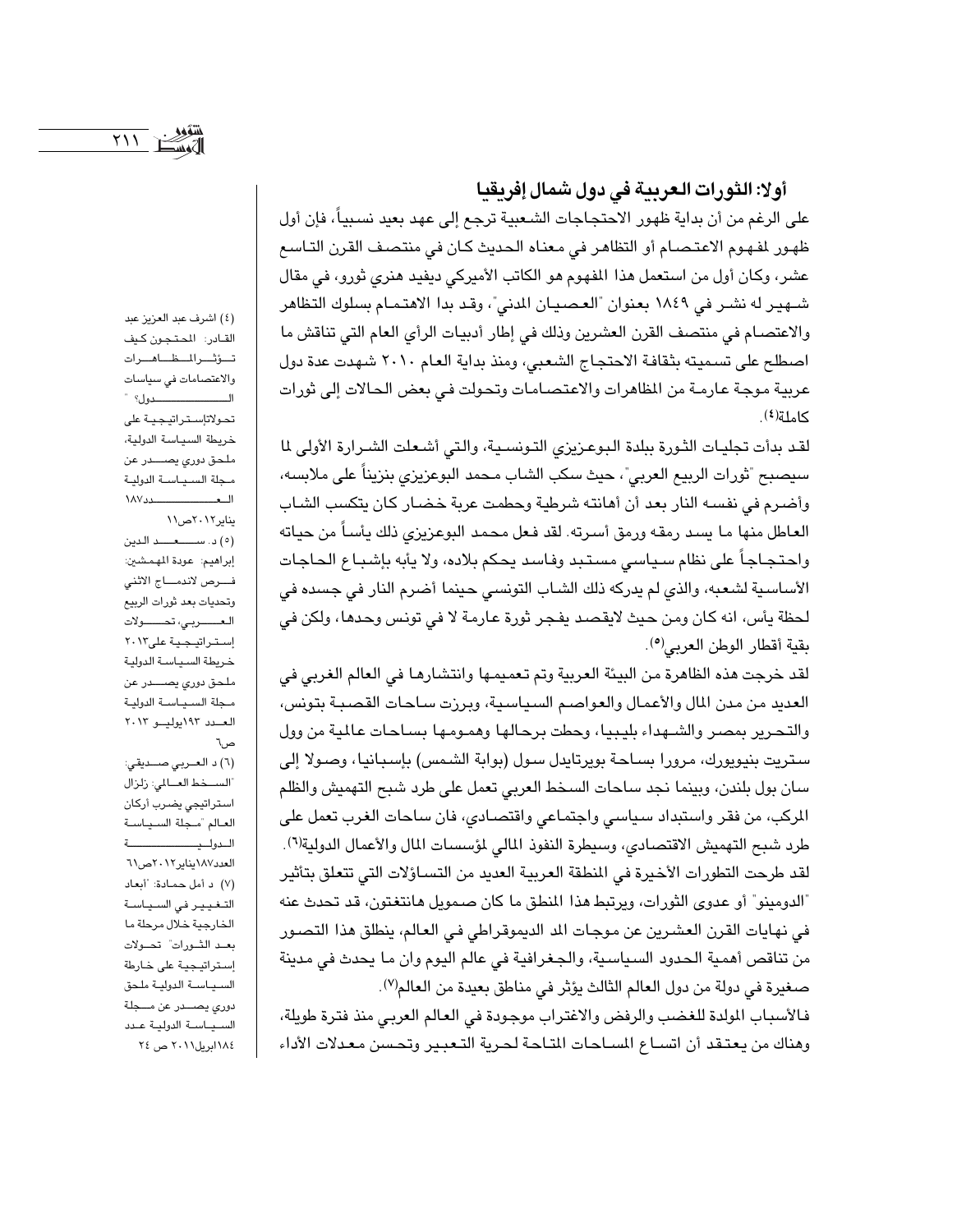الاقتصادي، ومع هذا خرجت الجموع معبرة عن رفضها لنظم قائمة(٨)، والتي أخفقت سياساتها التنموية في تحقيق مردود اقتصادي، واجتماعي ملموس في الدول العربية، مما أدى إلى ظهور ثورات اجتماعية، وهذا ماشهدته تونس ومصر وليبيا منذ عام ٢٠١١، فعلى الرغم من تطبيق خطط تنموية تهدف إلى تحقيق معدلات نمو مرتفعة ومستقرة، فإنه على ارض الواقع انعكس ارتفاع معدلات النمو على النخبة الحاكمة والنخبة الاقتصادية بها، بينمـا لم تصل ثمـار التنميـة إلى السـواد الأعظم من المجتمع، وفـى ظل الاتجاه الليـبرالي يؤكد الباحثون السياسيون مثل ميلتون فريدمان أن التحرر الاقتصادي والحد من تدخل الدول العربية، وبالأخص مصر وتونس لسياسات تنموية انعكس ذلك في ارتفاع معدلات النمو فقد كانت التوقعات لكل من مصر وتونس وليبيا في٢٠١٠ بمعدلات تقترب من ٦٪(٩). إن الأنظمة العربية منهكة في أجندات لا تصب مباشرة في خدمة أوطانها، بل في تحقيق أهداف أخرى خاصة بالنخبة الحاكمة مثل ترسيخ قبضة الحكم أو تامين التوريث السيباسي، أو ضمان حكم العائلة أو القبيلة أو الحزب وتعديل الدساتير لضمان ذلك، ويمكن النظر إلى هذه المـارسة الدائمـة، كأحد مـفاتيح تفكيك لـغـز الـعـجـز والتهمـيش الذاتي السـائد فـي الدول العـربيـة، يضـاف إلى ذلك ظاهرة أخـرى تتـمـثل فـي التـرهل الإداري والسياسي والدبلوماسي في معظم الدول العربية، حيث يتركز صنع القرار في يد المسؤول الأول ومن حوله، وهذا يعني إن وزارات التخطيط والخارجية ودبلوماسيتها لا دور حقيقى لها، فـفي نهاية المطاف يتم اتخـاذ قرارات على مـسـتويات عليـا ولا يسـاهم فيـها إلا عدد محدود من المستشارين المقربين(١٠).

من بين كل الثورات الكبرى التي شهدتها المنطقة العربية عام ٢٠١١ كانت الثورة التونسية هي التي نجحت في التحول بشكل كبير من الحكم الاستبدادي إلى الحكم التمثيلي، وعلى الرغم من أن أربعة أسابيع فقط هي التي فصلت بين سقوط "بن علي "و"مبارك"، فبعد مرور شهراً بدا وكأن عقود تفصل بين الدولتين من حيث السلطة الدنية والحكم التمثيلي، تقدمت تونس التي يلعب الجيش فيها دوراً اصغر والتي تعد الأقل أهمية من الناحية الإستراتيجية بسرعة نحو الديموقراطية الانتخابية، بينما كان المصريون لا يزالون في مرحلة انتقالية يحكم فيها المجلس الأعلى للقوات المسلحة أما التونسيون فلم يغيروا قائداً فقط بل غيروا نظاما، وهذا يرجع بشكل كبير إلى أن الجيش التونسي لم يمثل دوراً سياسـياً ولم يكن حليفاً جيوستراتيجيا للغرب(١١)، كمـا أن المـاطر، التي تواجه مـرحلة الانتـقال نـحو الديموقراطية في جميع الدول المعنية بهذا التحدي، وان كانت أوضـاع هذه الثورات تختلف من دولة لأخرى فـلا يصـِّح مـقـارنة أوضـاع مـصـر أو تونس بما يحـدث في ليـبيـا. إذ في البلدين المذكورين توجد دولة راسخة في القدم، قد تقاوم التغيير لكنها تبقى العمود الفقري لتوازن المجتمعين، في حين أن معمر القذافي قد نجح في ضرب رمزية الدولة واضعف

(٨) جمال عبد الجواد: المصلحة والهسوية والمؤسسسات تحولات إستراتيجية على خارطة السياسة الدولية ملحق دوري يصـــدر عن مـــجلة السياسة الدولية العدد١٨٦ أكتوبر٢٠١١ ص ۲٤ (۹) عـبــيــر ربيع يونس: تداعيات الاقتصاد على التحول السياسي في دول الربيع العربي "، مـجلة السيياسة الدولية عدد ١٩١السنة ٢٠١٣ ص ٢٩ (١٠) د خالد حــرب: " العرب والسياسة الدولية انعدام التأثير والتهميش الذاتي " مجلة شؤون عربية تصدر عن جامعة الدول العربية العدد ١٤٠ شتاء ٢٠٠٩ص١٧.١٨ (١١) د جاسون براونلي: المحافظة الأميركية "رد فعل إدارة اوباما تجاه ثورة ٢٥يناير في مصـر" مـجلة السياسة الدولية العدد١٨٩ یولیو ۲۰۱۲ص۶۲

 $Y \setminus Y$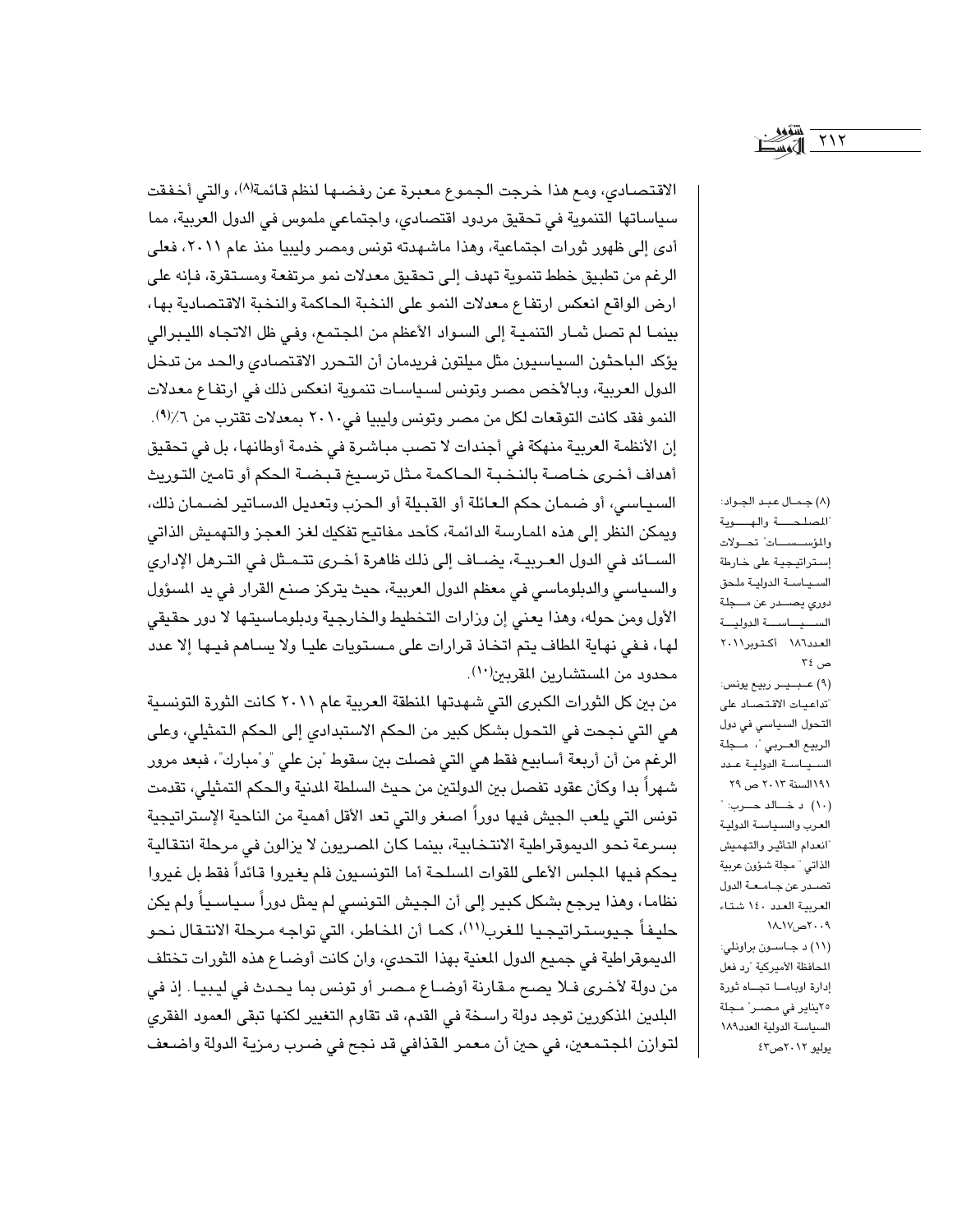مقوماتها المستقلة عن نظامه(١٢)، وأثار زوابع سياسية وتوتر شديد في علاقات ليبيا مع معظم الدول الإقليمية، وعلى المستوى الدولي وما إن قـامت حركـة التمـرد ضـد مطالبه بإسقاط نظامه سرعان ما لقيت تأييداً من عدة أطراف إقليمية ودولية، منها موافقة جامعة الدول العربية على فرض حظر جوى على ليبيا، فقد كان ذلك بمثابة فتح الباب لاستصدار قرارات دولية وقيام حلف الاطلسى بتقديم كافة السـاعدات العسكرية للثوار، وتوفير الحمـاية الجوية لهـا. وبانهيـار نظام القذافـى عـادت الحيـاة العـامـة فـى ليبيـا إلى القبلية والعشـائرية كل منها يطالب بنصـيبه من الغنائم والسلطة، وذلك بالنظر إلى أن ليبيا غنية بالبترول والموارد الطبيعية الأخرى وفرص الاستثمار، ولكنها تحتاج إلى وقت لإعادة بناء أجهزة الدولة وتوحيد القوات المسلحة والمسالحة السياسية والقبلية بين الجديد والقديم(١٣).

إن ليبيا تختلف عن مصر وتونس فليبيا بلا مؤسسات حقيقية، فقد همش النظام السابق المؤسسـة العسكرية والأمنية وشكل قوة عسكرية خاصـة به، وهذا مـايفسـر حـالة فوضـى السلاح مابعد الثورة، والخطر الذي تواجهه ليبيا هو تحولها إلى ما يسميه بعض الباحثين بلداً قائماً على "الطرد"، والمقصود بذلك المشترك الذي كان الانتماء إلى التراب الليبي قد تحول بعد الثورة إلى عنصـر الطرد بين القبائل. وبالتالي فـالاحـتفـاظ بمسـافـات وحدود لا يجوز تجاوزها سيكون العنصر الأساسي في استقرار البلد<sup>(١٤)</sup>، فليبيا نموذج مختلف للتغيير، فالطريقة التي سقط بها نظام القذافي كانت حرباً أهلية حمل فيها الشعب الليبي السلاح وتدرب عليه بدعم غربي وعربي وهو ما خلق بيئة مهيأة لانتشار العنف خاصة مع غياب مؤسسات الدولة الليبية في عهد القذافي وضعف الطبقة الوسطى الليبية(١٥).

إن نجاح مطلب التغيير في ليبيا المتمثل في انتصار قوى الثورة وإسقاط النظام فيها، يضع الثورة الليبية أمام استحقاقات بالغة الصعوبة، لا تتعلق فقط بما ينتظم أن تواجهه الثورة من مشكلات نتيجة تشكيل قواها من عناصر قومية وليبرالية وإسلامية مختلفة الاتجاهات والانتماءات، وإنما أيضاً فيما يمكن أن تتعرض له من ضغوطات وأطماع خارجية تستهدف إعادة صياغة العلاقات مع الحكم الجديد في ليبيا على أسس أكثر استقراراً، لتكون طرفا مـوثوقـاً به في مـعـادلة الأمن بالبـحـر المتوسط وشـريكاً اقـتـصـادياً هامـاً، عـبر حـصـول الأوروبيين على نصيب من كعكة إعادة الأعمار ومشروعات التنمية وعوائد الثورة النفطية، وهي مستحقات لا يمكن للولايات المتحدة الأميركية أن تكون بعيدة عنها بحكم مساندتها السياسية للثورة الليبية(١٦).

وبالنسبة للتجربة الصرية فقد اعترفت جريدة لوموند ديبلوماتيك بأن الإخوان حققوا نتائج في الانتخابات المصرية وتحملوا مسؤولياتهم تجاه مشكلات البلاد الصعبة، لكن ما لا يمكن مناقشته أو الاحتجاج عليه، أن محمد مرسى وحزبه ارتكبوا كل الأخطاء التي

(١٢) صـــــــــــلاح الندين الجــــورشـي: "الشـــورات العربية ... مشروع ناقص من داخله" مـجلة شـوؤن عربية تصدر عن جامعة الدول العربية العدد\١٥ السنة٢٠١٣ ص٣٢ (١٣) رخا احمد حسن: 'ثورات الربيع العـربي من منظور إقليمي ودولي "مجلة شـؤون عـربيـة تصـدر عن جامعة الدول العربية العسدد ١٥٤ السنة ۲۰۱۳ص۲۷\_۲۷ (١٤) طلال عصقص بس: "أهداف الشورات المؤجلة " مبطة شؤون عربية تصدرعن جامعة الدول العربية العدد ١٥٢ السنة٢٠١٢ ص٢١ (١٥) د كمال السعيد حبيب: "قيد الشكل: الجغرافية السياسية الجديدة والعنف في العالم العربي مجلة السياسة الدولية العسدد ١٩٠ اکتوبر۲۰۱۲ ، ص۱٤ (١٦) ستعنيند رفيعت: الثورات والانتفاضات العربية بين نوازع الفرقة وعوامل التعشر لمجلة شوؤون عربية مبجلة تصدرعن جامعة الدول العربية العدد ١٤٧ السنة ٢٠١١ ص ٩.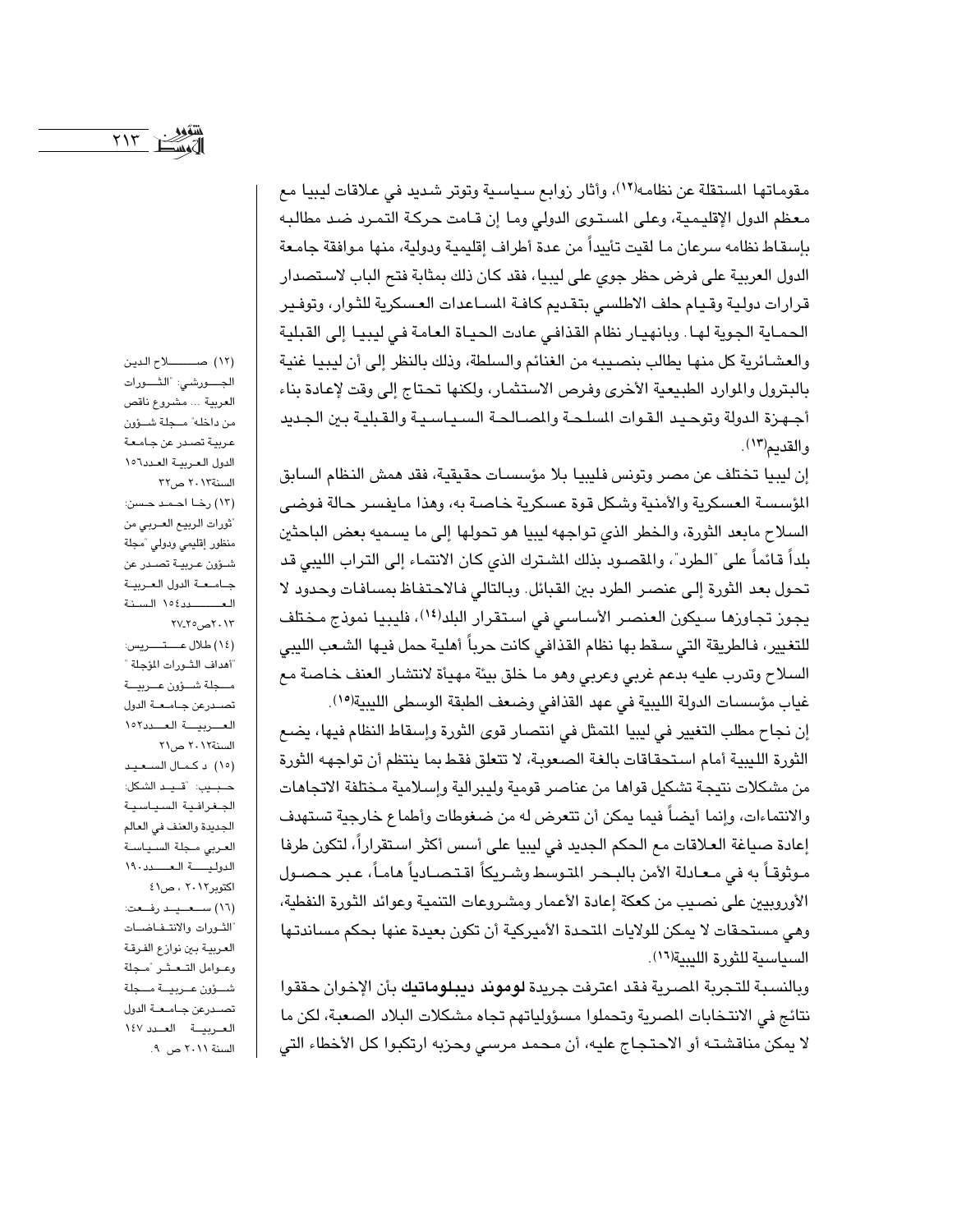يمكن تخيلها، بما فيها تلك التي وعدوا بتجنبها، مثل مسارعتهم إلى الوصول إلى السلطة وقطعوا الصلة مع حلفاء محتملين، وتجاهلوا الاستياء الشعبي المتنامي وانصرفوا إلى الاهتمام بتعزيز سلطتهم بدل استخدام الأدوات التي بين أيديهم، وأطلقوا خطاباً كان وقعه سيئاً، ومن نماذج هذا الخطاب اعتبر بعض الإخوان أن ميدان رابعة العدوية هو قطعة من الجنة (مما يعني إن الميادين الأخرى هي قطعـة من النار) والانقـلاب على مـرسـي اعتـبره المرشد العام (اخطر واكبر من هدم الكعبة)(١٧).

ولقد أخفقت الأحزاب المصرية مجتمعة في توحيد مواقفها بشان دعم مرشح رئاسي واحد بما يساعد على تعظيم فرصه في مواجهة مساعى المجلس الأعلى للقوات المسلحة لانتزاع الرئاسة، من خلال الزج بعدد من المرشحين الرئاسيين، فيما اعتبر محاولا لاحتواء الثورة وإعادة إنتاج نظام مبارك، لقد عجزت النخب المدنية عن مواجهة تلك المساعى عبر تحويل أطروحــة تشكيل فــريق رئاسـي يقــوده رئيس مــدنى(١٨). وعلـى الرغم من أن دول الربيع العربي وصلت فيها قوى إسلامية للمشاركة في السلطة هي: تونس ومصر وليبيا، وان كانت هذه الأخيرة لم تجر فيها الانتخابات حتى الآن، والثانية جرت الانتخابات فيها ودولة واحدة فاز فيها الإسلاميون بدون ثورة، بعد فـوز حزب العدالة والتنمية في المغرب في انتخابات جرت في ظل ثوابت ومرجعيات النظام السياسي الملكي، وبالرغم من التقارب الإيديولوجي لهذه الدول فإن لكل منها يشكل نموذجاً بذاته وهو ما نكشف عنه فيما يلي: ١ ـ النموذج التونسي: جرت فيه انتخابات فازت بها حركة النهضة الإسلامية وهي حركة إسلامية وطنية ديموقراطية.

٢ ـ النمــوذج المصرى: فـازت فـيـه جـمـاعـة الإخـوان المسلمين والتـى كـانت تغلب تقليـدياً الانتماء والهوية الإسلامية على المواطنة والوطنية.

٣ ـ النموذج الليبي: وصل إسلاميون من تيارات شتى إلى الشاركة في مؤسسات السلطة دون انتخابات بعد تدخل غربي عسكري.

٤ـ النموذج المغربي: فاز الإسـلاميون في انتخابات برلمانية في ظل ثوابت ومرجعيات النظام الملكي(١٩)، وبالنسبة للجزائر فشهدت منذ مطلع عام ٢٠١١ موجة احتجاجات عنيفة احتجاجا على ارتفاع أسعار المواد الغذائية، وأبانت هذه الاحتجاجات عن ضعف وهشاشة المؤسسات الرسمية أو ما يعرف بعدم اكتمال البناء المؤسسى للدولة الجزائرية، وقدرتها المدودة على مواجهة الشكلات (٢٠). وقد خرجت مظاهرة احتجاجية يوم ١٢ شباط/فبراير تم قمعها، ورغم أن السلطات الجزائرية حاولت احتوائها بتقديم تنازل سياسي هو إلغاء حالة الطوارئ المفروضة منذ عشرين عاماً، إلا أن ذلك لم يكن كافياً، فخرجت مظاهرة ثانية في ١٩شباط/فبراير، ولكنها جاءت اقل حجماً من سابقتها، مما قد يؤشر إلى تراجع حركة الاحتجاج الجزائري الذي يمثل الجيش قيدا كبيرا عليها(٢١).

(١٧) طلال عستسريس: أخطاء الإخصصوان الإستراتيجية قبل٣٠ يونيو مجلة شؤون عربية مجلة تصدر عن جامعة الدول العربية العدد ١٥٥ السنة ۲۰۱۳ ص ۰۵\_۰۱ (١٨) بشير عبد الفتاح: إجهاض الثورات العربية مصروليبيا نموذجا مجلة شؤون عربية تصدرعن جامعة الدول العربية العدد ١٥٠ السنة ۲۰۱۲ ص ۷۲ (١٩) هشام بشير: "من التشدد إلى الاعتدال رؤية القوى الإسلامية الصاعدة للمسالة الاقتصادية تحولات إستراتيجية على خريطة السياسة الدولية ملحق دوري عن مـــجلة السسياسة الدولية العسسدد١٨٨ ابريل ٢٠١٢ص٢٢ (٢٠) فتحي بولعـراس: "الإصلاحات السياسية في الجزائر بين استراتيجيات البقاء ومنطق التغيير اللجلة العربيسة للعلوم السياسية العدد٢٥ السنة ۲۰۱۲ص۱٤ (٢١) صلاح سللم: "اثر الثورة المسرية في المصيط العسربي والبيسئة الإقليمية مجلة شؤون عربية تصدرعن جامعة الدول

العصوبية العسدده ١٤ السنة ٢٠١١ ص۱۲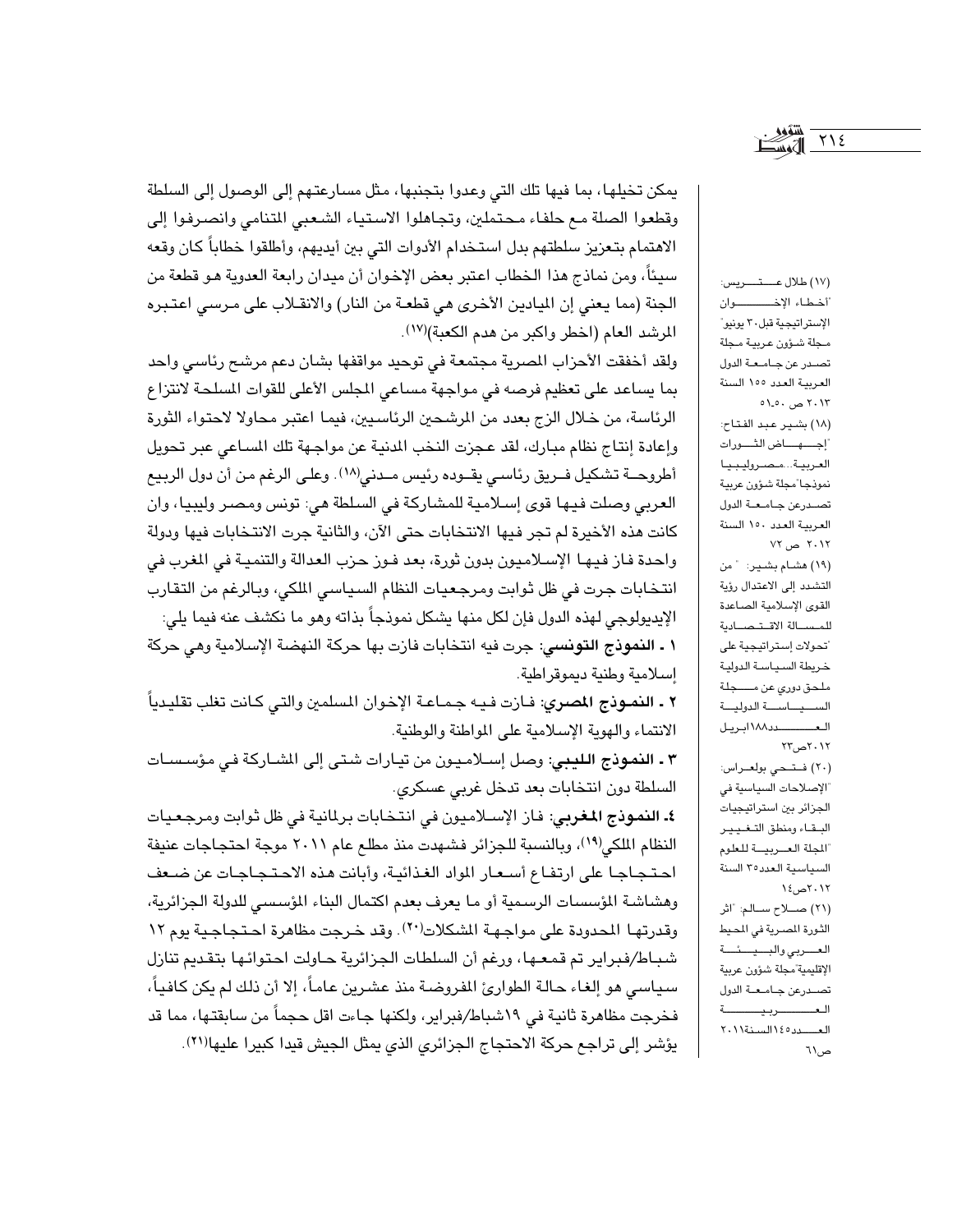لقد تميزت الثورات والانتفاضـات التي شـهدتها الدول العربية فـي عمـومـها علـي المستوى العربي والإقليمي بما يلي: أولاً: أنها تعتبر وليدة نفس الظروف السياسية والاقتصادية والاجتماعية التي تشهدها المنطقة، وتمثل نتاجا طبيعيا لنفس ممارسات نظام الحكم فيها كما أنها تشارك نفس المطالب.

**ثانياً**: أنها تدور في أفق مشترك وتنطلق في تكاملها من وحدة المنطقة المغاربية والتاريخية، وترتبط ارتباطاً عضوياً ظهرت مفاعيله بـأن انفجار الثورة في إحدى دولها قد فتح الطريق لاندلاعها في دول أخرى.

ثالثاً: إن طبيعة هذه الثورات والانتفاضات وحقيقة انطلاقها في ظروف متشابهة ولأهداف مشتركة، وفي أوقات متقاربة يجعلها تتبادل التأثير والتأثر مع بعضها البعض، ويفرض عليها نسق التكامل والتناسق، حيث إن تعثر بعضها أو فشلها في إحدى الدول قد يكون له انعكاسات مباشرة على دول أخرى، كما انه قد يدفع الدول الكبرى في التردد في حسم خياراتها في مساندة تلك الثورات(٢٢).

الفرع الثاني: إنـعكاسـات الثورات الـعربية على دول شمال إفريقيا تطرح الثورات العربية المتسارعة تحدياً نظرياً وعملياً في الوقت نفسه يتعلق بشكل الدولة ووظائفها، وإطار حركيتها وعلاقاتها بالمجتمع ومع العالم الخارجي من ناحية أخرى، فلو أن التغيرات الجذرية التي شهدتها العديد من الدول العربية، كانت نتيجة لانقلابات عسكرية لكان من السـهل التنبـوً بمسـتـقـبل تلك الدول، ولكـان الـجـديد كل الـجـدة أن هذه التغيرات جاءت ولأول مرة في التاريخ العربي المكتوب من الشعب أو من المجتمع بكل قواه وفعـالياته التقليدية غيـر المسيسـة وغـير المنظمـة، والتي لا تحمل مشـروعاً سـياسـياً أو إيديولوجيـا ولا يؤطرها حـزب أو تنظيم سـيـاسـي، يمكن من خـلال تحليل أفكاره وخـبـرته السابقة، أن نستشرف مستقبل الدولة في ظل حكمها وعلى الأقل يمكن تلمس ذلك لستقبل ولو في ابعاده العامة(٢٣).

لقد شـهدت معظم المجتمعات العربية تحركات عديدة تفاوتت من دولة لأخرى، من اجل انجاز التغيير السياسي السلمي، وبالرغم من تعاظم الحريات والتحول الديموقراطي في العالم العربي، فقد تعاطت معه الأنظمة العربية بنفس منطق التسكين والامتصاص، بدون السماح بحدوث انفتاح سياسي حقيقي يضمن انتقالا جادا باتجاه دولة العدالة والحريات، فكان الانفجار الشعبي في تونس، ومن بعده مصر، علما أن هذا الطلب قد تختلف درجته ومؤشراته من دولة عربية إلى أخرى بيد أن ثمة قواسم مشتركة، مما قد يجعل نتائجه واحدة لعل أهمها: شيخوخة الدولة السلطوية العربية وانتهاء صلاحياتها وارتفاع درجة

الشورات والانتفاضات العربية بين وازع الفرقة وعوامل التعشر مجلة شؤون عربية مجلة تصدرعن جامعة الدول العربية العدد١٤٧ السنة ۲۰۱۱ ص۷ (٢٣) نصر محمد عارف: اللعادلات الجديدة مستقبل الدولة في العسالم العربي مجلة السياسة الدوليـــة العــــدد ١٨٦ اكتوبر٢٠١١ ، مطابع الأهرام التجارية قليون

ص۲۲

(٢٢) ســعــيــد رفــعت: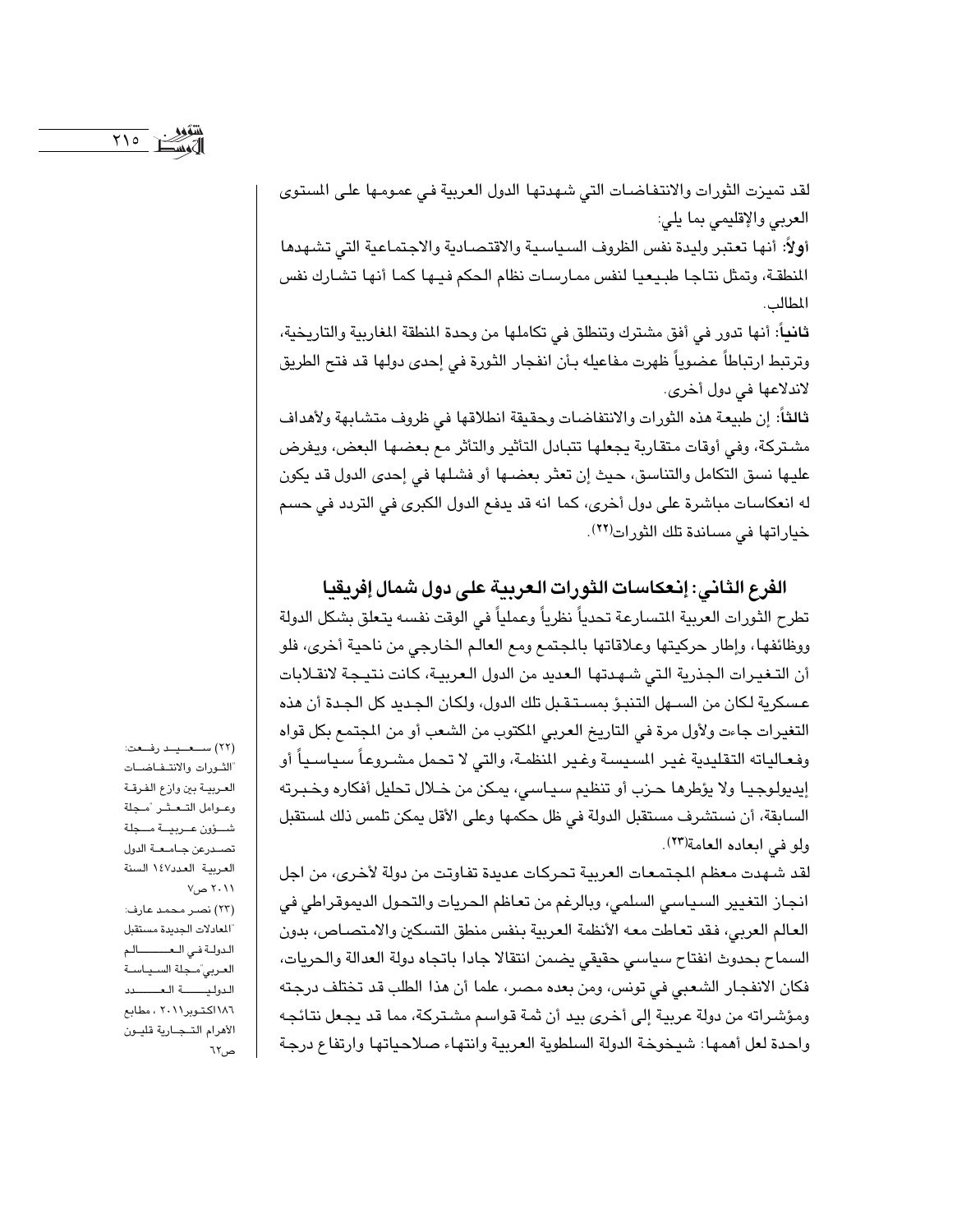$Y \setminus 7$ 

الاحتقان الداخلي، إما لأسباب سياسية أو لظالم اقتصادية واجتماعية، ثم زيادة درجة الوعي السياسي والحقوقي لدى فئات عديدة من المجتمعات العربية(٢٤). هناك عدة عوامل مجتمعة تغذى أكثر من نوازع الربيع العربي مثل ضعف الشاركة السياسية وتنامى أزمة الثقة والصراع على الحكم، بالإضافة إلى تأثيرات المناخ الدولي

بفعل الأزمات الاقتصادية والمالية المتشابكة، والتي أدت إلى تقلص النمو وتعثر خطط الإصلاحات الاقتصادية والتنموية، وكل ما ينتج عن ذلك من غلاء المعيشة واستفحال البطالة واتساع دائرة التهميش وتراكم الإحباط و التوتر في اغلب البلدان العربية(٢٥)، وهذا ما أدى إلى ظهور اختلافات في حالات الصراعات الداخلية في دول الربيع العربي ويرجع ذلك إلى:

١ ـ صراعات مرتبطة بتقسيم السلطة والثروة، حيث إن إحلال أنظمة جديدة يستتبع بالضرورة إعادة تقسيم السلطة والثروة، فالحاصل في مصر وتونس اللتين شـهدتا تقدماً نسبياً في الرحلة الانتقالية عبر الانتخابات، أن القوى الإسـلامية بشـقيها الاخـوانية والسلفية الصاعدة بعد الثورة تحاول تأمين اكبر قدر من السلطة في مصر، بينما تونس أكثر توازناً، والتوازن تحقق نسبياً في ليبيا بعد أول انتخابات للمؤتمر الوطني.

٢ ـ صراعات مرتبطة بشبكات المصالح شبكات المصالح الاجتماعية والاقتصادية، وهي تضم فئات من رجال الأعمال والعسكريين والجهاز البيروقراطي والقيادات المطية.

٣ ـ صـراعات مـرتبطة بانـتمـاءات أولية: وهـي التي يظهـر فيـها أطراف الصـراع هـوياتهم الدينية أو الطائفية أو القبلية، فإعلان برقة الذي يستند على مرجعية قبلية جهوية والذي اعتبر برقة شرق ليبيا إقليماً فيدرالياً جاء احتجاجا على التهميش الذي واجهه الإقليم إبان حكم القذافي(٢٦).

وعلى الرغم من أن سلوك التظاهر والاعتصـام، يعد من الانجـازات الحـقـيـقـيـة للثـورات العربية، حيث أتاحت للمواطن العادي البسيط فرصة التعبير عن مطالبه و أرائه، فإن مستقبل المظاهرات والاعتصامات بالنسبة للمنطقة العربية يحمل تخوفين، الأول من إن يصبح هذا السلوك ظاهرة متأصلة ومستمرة في الشارع العربي على نحو قد يعطل مسيرة "التحول الديموقراطي"، التي تشهدها بعض هذه الدول، ويزيد من تلك المخاوف إن الظاهرات والاعتصامات في مرحلة ما بعد الثورات باتت تتسم بطابعين سلبيين همـا: الطابع الفئوي والانقسام بين ثنائية التأييد والرفض، والتخوف الثاني يتعلق باحتمالات استغلال بعض التيارات الإسلامية ذات الشعبية الكبيرة هذه الظاهرة لتحقيق مكاسب سياسة خاصة بها(٢٧).

ويمكن تفسير المفارقة بين حجم الانجازات التي حققها الشارع العربي في تغيير بعض جوانب الأوضاع الداخلية، وحجم الإخفاق الذي يواجهه في تغيير السياسات الخارجية

(٢٤) خليل العنابي: الثورة المصرية: " التداعيات الإقليمية والدولية مجلة شـؤون عـربيــة تصــدر عن جامعة الدول العربية العسدد ١٤٥ السنة ۲۰۱۱ می۷.۷ (٢٥) د. تشـــــــانغ هونغ(عمار): "وجهة نظر صــينيــة من ثورات الربيع العربي مجلة شؤون عربية مصدرعن جامعة الدول العربية العدد١٥٤ السنة ۲۰۱۳ص۲۶ (٢٦) خـــالد حنفي علي: الصناديق المغلقة مداخيل تفسير الصراعات الداخلية في دول الربيع العسربي" مجلة السياسة الدولية العدد ١٩٠ السنة ٢٠١٣ص (٢٧) اشرف عبد العزيز عبد القادر:"المحتجون كيف تسؤثر المظاهرات والاعتصامات في سياسات

الدول تحولات إستراتيجية"

العسدد ١٨٧السنة

۲۰۱۲ص ۱٤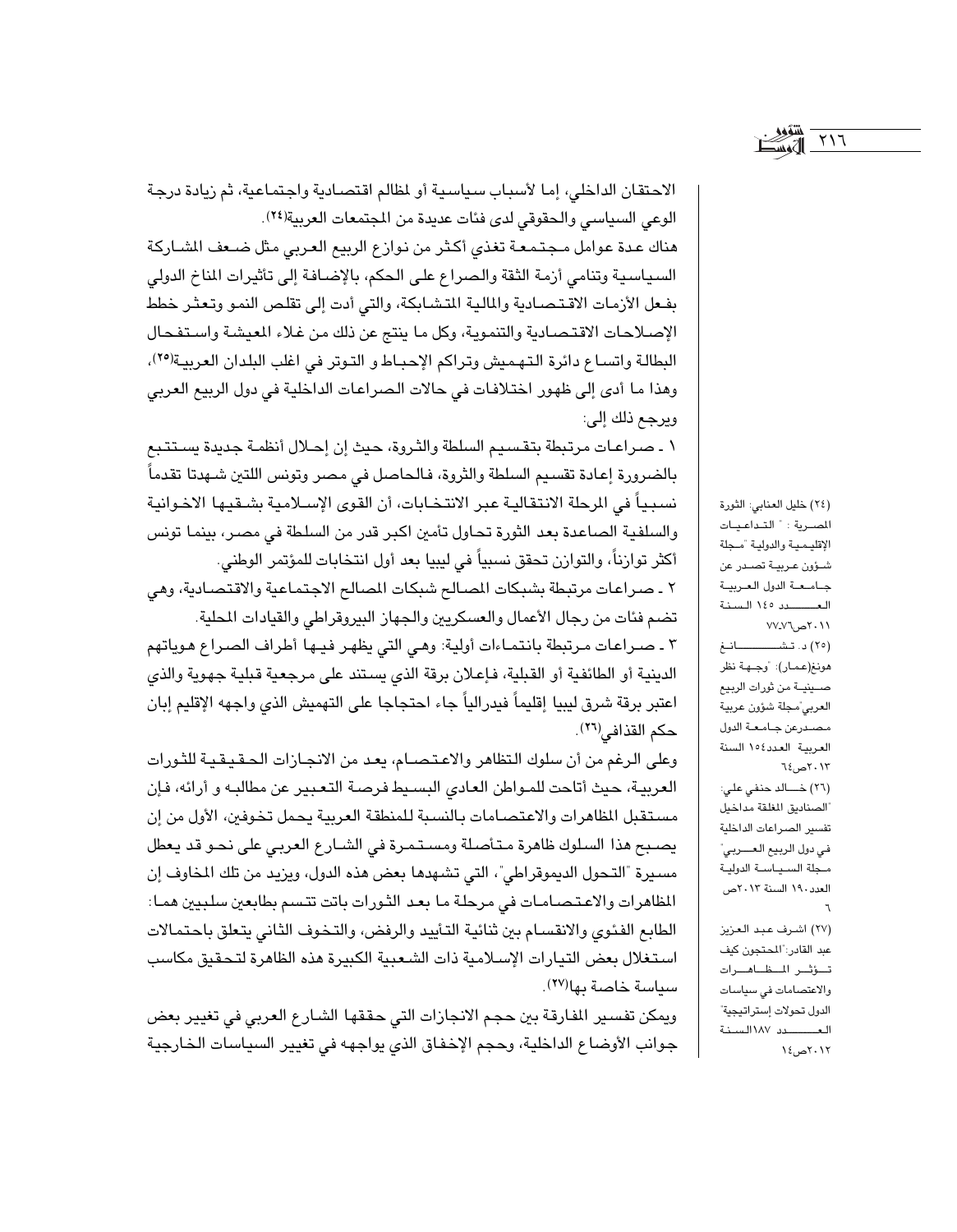بأربعة معوقات: يتعلق الأول بكثافة الاشتغال في فترات ما بعد إسقاط رموز الحكم السـابقـة، في دول الربيع العـربي، بتطهـيـر البـلاد من بقـايا أثار النظم السـابقـة وبناء المؤسسات الوطنية الجديدة، ويتعلق المعوق الثاني بتمكين القوى الدولية الكبرى من محاصرة الاختيارات، وتضييق البدائل المكنة أمـام البلدان العربيـة لبناء قـوتهـا الإستراتيجية الذاتية، وينصرف المعوق الثالث إلى ارتباط مصالح المؤسسات العسكرية والأمنية القائمة في الدول العربية حتى بعد تغيير النظم والقيادات السياسية الحاكمة باستمرار الروابط والعلاقات مع القوى الدولية الكبرى(٢٨).

هذه الأخيرة رغم وجود قدر من التباين في ردودها إزاء التطورات الداخلية، التي تحدث في العالم العربي ـ وفي ما سمي بثورات الربيع العربي ـ إلا أن هناك عدد من الاعتبارات المعيارية الشتركة التي لوحظ أنها تحكم رؤى تلك الأطراف لما يحدث في المنطقة العربية، وأهم هذه الاعتبارات الموقع الاستراتيجي للبعد العربي الذي يشـهد تغييراً سياسـياً وحراكاً اجتماعياً، وحجم ما تتيحه موارده ونظمه الاقتصادية من استثمارات فعلية أو محتملة بالنسبة للأطراف الأجنبية، وانعكاسات ما يحدث من تغيير على امن واستقرار إسرائيل وعلى استمرار إمدادات النفط والغاز<sup>(٢٩)</sup>.

إن المشكلة التي تواجهها حالياً هذه الثورات أن المسؤولين الذين تعاقبوا طيلة المرحلة التي توالت بعد الإطاحة بأنظمة الحكم المنهار، لم يتمكنوا من وضـع حد لتراجع معظم المؤشرات الاقتصادية، وهو ما انعكس سلباً على الأوضاع الاجتماعية لمختلف الفئات التي راهنت كثيراً على الثورات، حتى تتمكن من تحسين قدراتها الشرائية''").

ورغم أن الأبعاد الاقتصادية لم تكن بعيدة عن تلك الحالة من الاضطراب في بلدان الثورات والتغير الداخلي فان الوجه الاقتصادي لتلك التطورات لم يكن المتغير الأساسى فيها، وإنما جاء مواكباً للبعد السياسي، وأحياناً كنتيجة له على الرغم مما هو معروف من أن تردي الأوضاع الاقتصادية، كان أحد ابرز أسباب اندلاع الثورات العربية، بالإضافة إلى أن الشعوب العربية أصبحت أكثر قدرة على التكيف مع الأعباء اليومية والبيئة الاقتصادية الصـعـبـة، بينمـا غـدت اقل صـبـراً وتحـمـلاً للمـزيد من الـكبت أو حـتـى غـيـاب البـوصلة السياسية(٣١).

إن الأكثر أهمية في مدى تأثير العامل الاقتصادي في عملية التحول السياسي هو طبيعة الفاعلين في السلطة وفي المجتمع. فعلى مستوى النخبة الحاكمة فإن وصول الإسلاميين للحكم في مرحلة ما بعد الثورات، في تونس ومصر وليبيا عكس فقط تغييراً في الخلفية السياسية للنخبة الحاكمة، بينما النخبة الاقتصادية ذات شبكة العلاقات والمسالح مع الفاعلين الدوليين، من شركات بترول ومؤسسات مالية لم تتغير، وينعكس هذا في طبيعة الإصلاحات الاقتصادية والاجتماعية التي اتخذتها هذه الحكومات، مما أدى إلى إعادة

(٢٨) هاني خـــــــــلاف: الضاغطون أبعاد تأثير قوة الشارع في السياسات الخارجية للدول العربية تحولات إستراتيجية العدد ١٨٧نفس المرجع السابق. (٢٩) هـاني خــــــــلاف: " العالم العربي تحديات جـديدة واسـتـجـابات منقوصـة" مـجلة شـؤون عربية تصدرعن جـامعة الدول العربية العدد ١٩٧السنة ٢٠١٣ص١٩٧ (٣٠) صـــــــــــلاح الـدين الجــــورشي: "الشّـــورات العربية مشروع ناقص من داخله مجلة شئون عربية مجلة تصدرعن جامعة الدول العربية العدد ٢٥/ السنة ٢٠١٣ص٢٩ (٣١) سامح راشد: "عام انتقالي: الإدارة الرخوة والقضايا الدولية مجلة السياسة الدولية العدد١٩١ السنة ٢٠١٣ص١٠٢.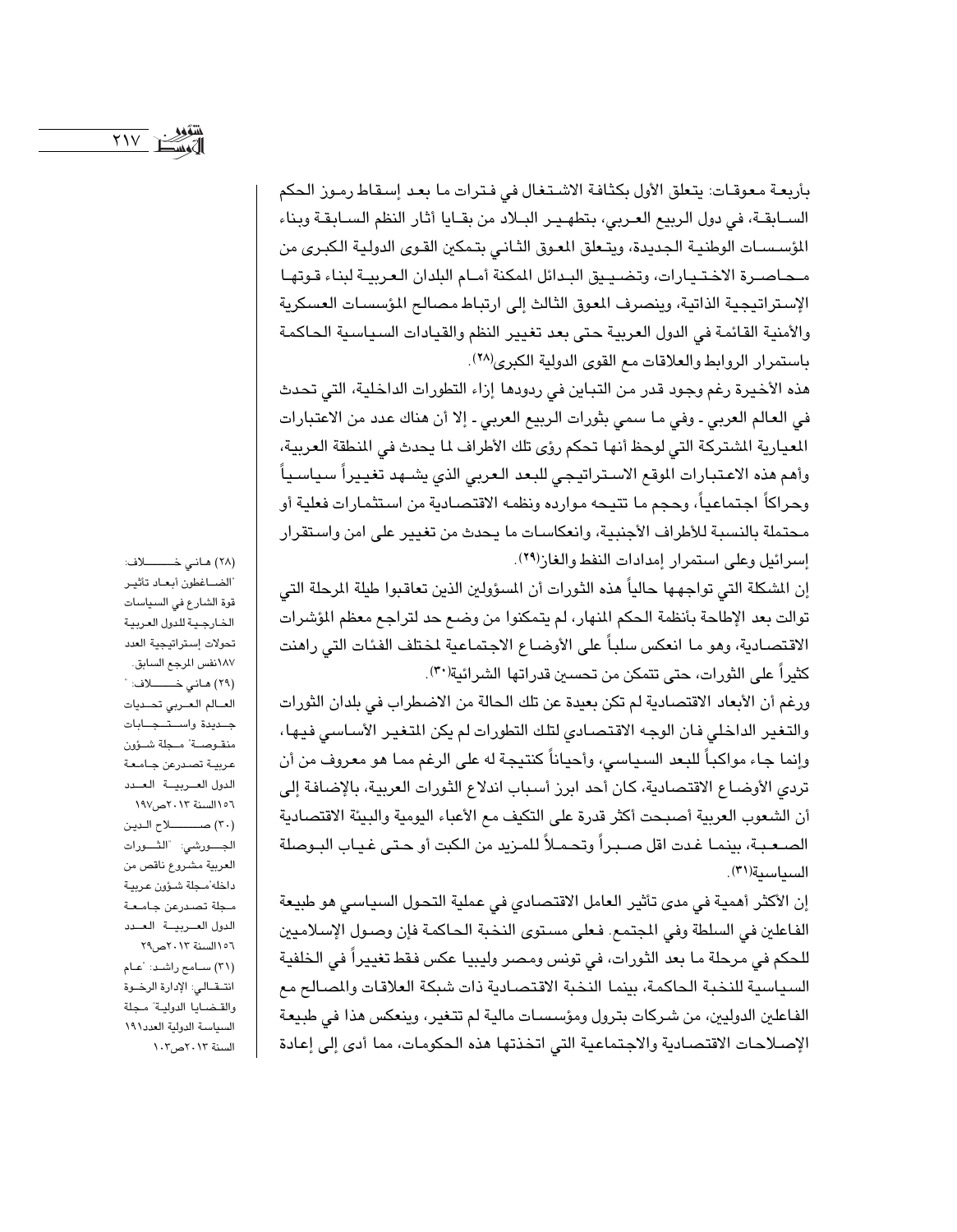هيكلية لطبيعة العلاقة بين الدولة والقطاع الخاص متمثلا في الضرائب أو التشريعات(٣٢). ومن أهم هذه الإشكالات الاقتصادية، ذات طبيعة هيكلية في مراحل ما بعد الثورات ما یلی:

ـ غموض وارتباك السياسات الاقتصادية في مرحلة ما بعد الثورات، إذ أن ثمة تردداً ما بين العودة لانتهاج سياسات اقتصادية ما قبل الثورة القائمة على تحرير الاقتصاد، والانفتاح على الاقتصاديات العالمية بلا ضوابط أو مراعاة للمصالح الوطنية، وبين العودة لمارسة الدور المهيمن للدولة لوظائفها التنموية لمواجهة متطلبات العدالة والفقر والبطالة. ـ مدى القدرة على مواجهة شبكات المصالح الاقتصادية ذات الطابع الاحتكاري في

المجتمع، حيث في غياب رؤية اقتصادية واضحة عادة ما تتساوم تلك الشبكات مع رجال أعمال موالين للأنظمة الجديدة لاقتسام عوائد الاحتكار".

- مدى القدرة على استيعاب الد الاحتجاجي ذي الطابع الاقتصادي خاصة في المناطق المهمشة اقتصاديا.

ـ إن التعثر السياسي في المراحل الانتقالية بعد الثورات وعدم حسم ملف الاستقرار الأمني، يخلفان بيئة اقتصادية غير أمنة للاستثمارات، ويعيق تدفق رؤوس الأموال ويقلل حتى من ثقة المؤسسات الدولية في اقتصاديات دول الربيع العربي(٣٣).

وعلى الرغم من الفكرة القائلة بأن حقيقة الثورات العربية كان هدفها المواطن في كل دولة شـهـدت اندلاع هذه الـثـورات، يفـتـرض بداية أن يكون لـصـمـايـة هذا المواطن مـن مـخــاطر الجريمة المنظمة، وما يعزز هذا الافتراض استهداف تلك الثورات تفكيك شبكات الفساد التي استشرت في مؤسسات الدولة، والتي استفادت منها الجريمة المنظمة لكن ذلك الافتراض يمكن أن تحول دونه بعض المتغيرات المرتبطة بالمرحلة الانتقالية لما بعد الثورة، حيث تضعف بعض مؤسسات الدولة نتيجة التغيير الذي يطولها، ففي مصر تمكنت ثورة ٢٥ كانون الثاني/يناير من إسـقـاط النظام الـحاكم، لكن تزامـن ذلك مـع انفلات أمنى خطير قد يكون جزء منه ناتجا عن التحولات الاجتماعية الجارية، و على الجانب الأخر توجد أطراف تحاول استغلال هذه الفترة بوسائل غير أخلاقية ولا قانونية، فالعشرات أو المئات من السجناء الهاربين في الأحداث التي أعقبت الثورة لا يجدون عملاً لهم فيقومون بتشكيل عصابات مستغلين الغياب الأمنى والسطو على بنوك ومقابر اثرية(٣٤). وبالرغم من هذه الأشكال الجديدة للعنف فقد اختلفت حـدتهـا ومسـتـواهـا فـي المراحل

ـ الاغتيال السياسى: وهو إحدى أدوات مواجهة الخصىوم السياسيين عبر تصفيتهم، ففى تونس تم اغتيال المعارض اليساري شكري بلعيد، وفي ليبيا حدث اغتيال السفير الأميركي في ليبيا على اثر الهجوم على القنصلية الأميركية في بنغازي.

الانتقالية بعد الثورات من أبرزها:

(٣٢) عـبـيـر ربيع يونس: راديكالية غائبة: تداعيات الاقتصاد على التحول السـيـاسي في دول الربيع العــــــــــربي" " تـحــــــــــولات إستراتيجية على خريطة السياسة الدولية مرجع سابق العدد ١٩١ السنة ۲۰۱۳ ص ۲۱ (٣٣) د خالد حنفي علي: مسارات متوازنة جدلية العلاقة بين الاقتصاد والتغيير السياسى بعد الثــــورات تحــــولات إستراتيجية على خريطة السياسة الدولية ملحق دوري يصـــدر عن مـــجلة السياسة الدولية العدد١٩١ السنة ٢٠١٣ص٤ (٣٤) إسراء احتمد إسماعيل: "الجريمة المنظمة وتحديات الأمن الإنساني في المنطقــة الـعـــربيـــة " تحولات إستراتيجية العدد١٨٦ اكتوبر٢٠١١ ص۱٦.۱ه

**YIA**